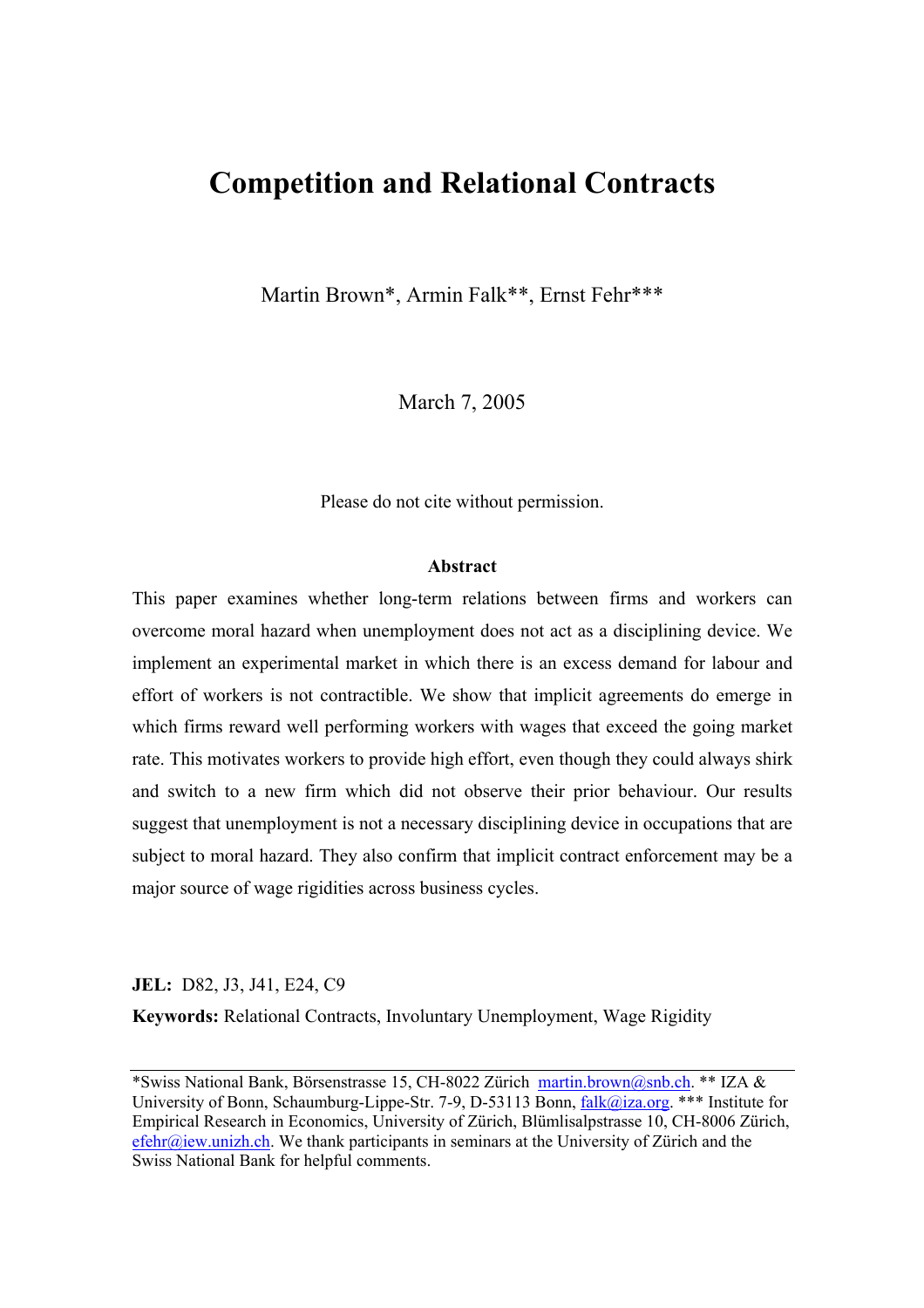## **1. Introduction**

When explicit contracts are costly to design and enforce principals and agents may choose to rely on implicit, or relational contracts (Williamson 1975; MacLeod, 2000). Relational contracts specify mutual obligations in implicit, non-verifiable agreements between trading partners (Baker et. al., 2002). Such implicit agreements are selfenforcing if the future value of the relationship is high for both parties (Bull, 1987).

Recent experimental evidence shows that markets will be pervaded by implicit agreements when explicit contracts are not enforceable. Brown et. al. (2004) find that firms seek long-term relations with individual workers when labor contracts are not enforceable. They show that firms practice a performance contingent employment and wage policy which elicits high effort from workers. Fehr and Zehnder (2004) show that in credit markets where the project choice of debtors is not contractible, relationships between particular borrowers and lenders motivate borrowers to choose efficient projects and to repay loans. This experimental evidence supports findings from field data that firms and workers do pursue long-term relations in credit markets (Petersen and Rajan, 1994; Elsas and Krahnen, 1998), service markets (Banerjee and Duflo, 2000) and the labor market (Hall, 1982; Auer and Cazes, 2000).

The potential for self-enforcing relational contracts may, however, depend on market conditions. Market conditions affect the outside options of agents and therefore whether a relation with a particular principal can motivate an agent to perform well (Kranton, 1996, Hörner, 2002). Consider a labour market in which there is only one employer or high unemployment. In this market a worker who does have a job will fear shirking as this would certainly jeopardize his future employment prospects. If, however there are many other employers offering jobs the worker may be more tempted to shirk.

In this paper we examine the emergence and effectiveness of relational contracts under full employment. We implement an experimental labour market in which there is an excess demand for workers and effort is not third-party enforceable. In our experiment firms and workers can choose to transact repeatedly with each other, so that long-term relations can emerge endogenously. By examining the wage and employment policy of firms as well as the effort decisions of workers we can establish whether relations emerge and whether these motivate workers to perform high effort.

Labor market models suggests that relational contracts can sustain high effort of workers independent of market conditions. MacLeod and Malcolmson (1998) show that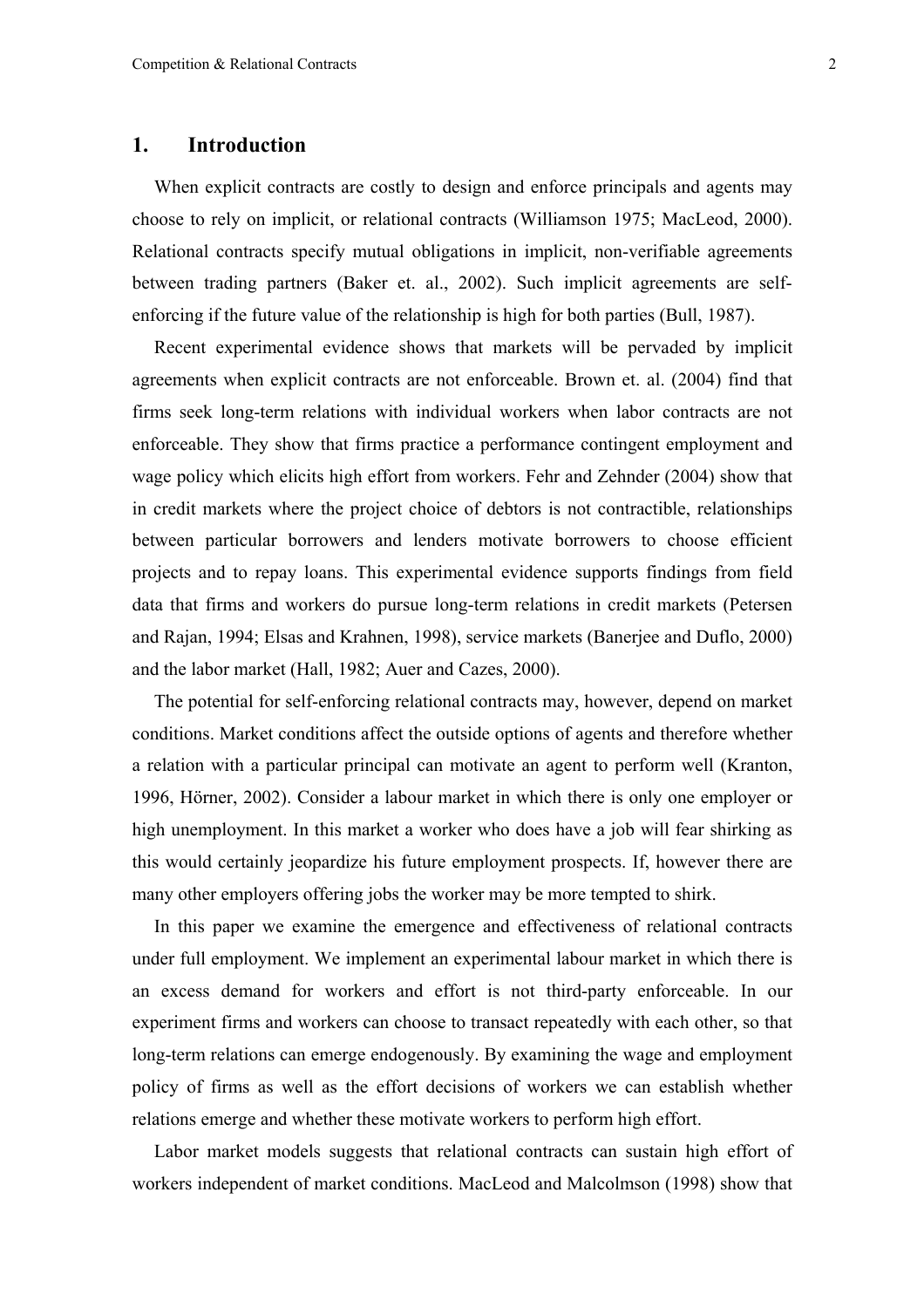implicit agreements between firms and employees can be sustained in a market with unemployment or full employment. They show that merely the nature of implicit agreements changes with market conditions: As proposed by Shapiro and Stiglitz (1984) simple rents, i.e. "efficiency wages" can motivate workers who are threatened by unemployment. In contrast, under full employment firms must offer relation-specific quasi-rents to workers in order to motivate high performance. MacLeod and Malcolmson (1998) show that post-effort bonus wages can generate such quasi-rents within a relation. Indeed, any remuneration package which offers deferred wages, such as "seniority wages" (Lazear, 1982) or explicit "bonding" (Carmichael, 1984) can sustain an implicit agreement under full employment. Credit market models show that relational contracts without deferred payments can also motivate effort under high demand for agents as long as they generate "insider" information for principals. Boot and Thakor (1994) show that banking-relationships in which a bank offers below market interest rates to well performing borrowers can motivate high effort from borrowers even if alternative spot-market financing is available. It is profitable for banks to offer below-market interest rates, because information on prior behaviour gives them superior information on the quality of a borrower.

Despite the predictions that market conditions should not matter, labor market evidence suggests that implicit agreements between firms and employees may be more difficult to sustain when labor demand is high. Employment statistics show that tenure behaves counter-cyclically. Examining data from several industrialized countries Auer and Cazes (2000) find that job-tenure drops when economic growth leads to high demand for labor. Moreover, examining worker-flow data from the US, Bleakley et. al. (1999) show that workers switching behaviour is responsible for this breakdown of long-term employment relationships. They find that there are significantly more voluntary quits by workers during expansionary periods of the business cycle than during recessions.

However, the fact that tenure behaves counter cyclically does not imply that relational contracts break down under high demand for labour. Tenure may fall simply because workers who are not in relational contracts switch more often while relational contracts remain stable. In contrast to the field evidence cited above, our experimental design allows us to identify whether firms and workers can maintain relations under a high demand for labour. Moreover, we can also systematically test the impact of increased competition for workers on the emergence and enforcement power of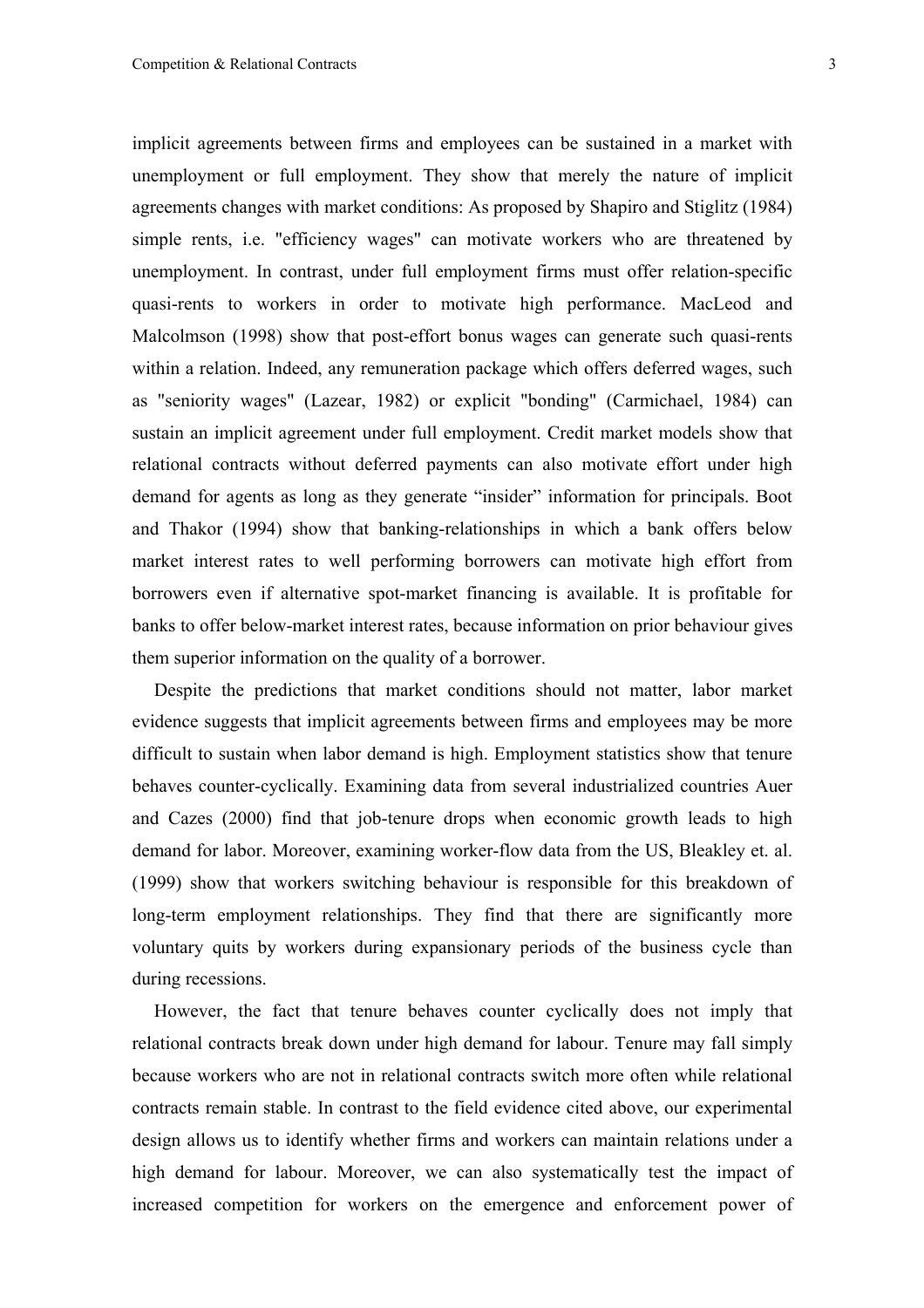relational contracts. We do this by comparing the outcome of our experiment to that of our recent experiment (Brown et. al., 2004) where we implemented an excess supply of workers.

We find that implicit agreements do emerge even when workers are not threatened by unemployment. Firms reward well performing workers with wages which exceed the average market level. The performance contingent offer of above-market wages motivates workers to provide high effort even thought they could shirk and switch firms at any time. Indeed, we find relational contracts are so effective that aggregate market performance under a high demand for labour is almost identical to that in a market with where jobs are scarce. This result suggests that unemployment is a not a necessary disciplining device in labour markets

When implicit contracts govern labor relations, the distribution of surplus may be unaffected by competitive conditions in the labour market. MacLeod & Malcolmson (1998) predict that wage levels in implicit agreements are not fully determined by market forces, but rather by social norms which prevent either firms or workers from using a strong market position to renegotiate terms. As these social norms may remain stable over market conditions, wage levels will be rigid. This prediction is supported by Brandts and Charness (2004) who find that norms of gift-exchange prevent major variations of wages across market conditions. In this paper we show that wages are highly rigid across market conditions when exchange is governed by relational contracts. This result provides strong evidence that contractual incompleteness is an important source of wage rigidity over business cycles.

The paper is organized as follows. In part 2 we present our experimental design. Chapter 3 presents our results on the emergence of relational contracts under a high demand for labour. In part 4 we examine the impact of relational contracts across market conditions by comparing our results with those in Brown et. al. (2004). In part 5 we conclude.

## **2. Experimental Design & Predictions**

Our experiment implements a gift-exchange game with endogenous partner choice as introduced by Brown et. al. (2004). The experiment lasted 15 trading periods and each trading period had two stages: At stage 1 firms made contract offers to workers stipulating a desired effort *ẽ* and a non-contingent wage *w*. At the second stage the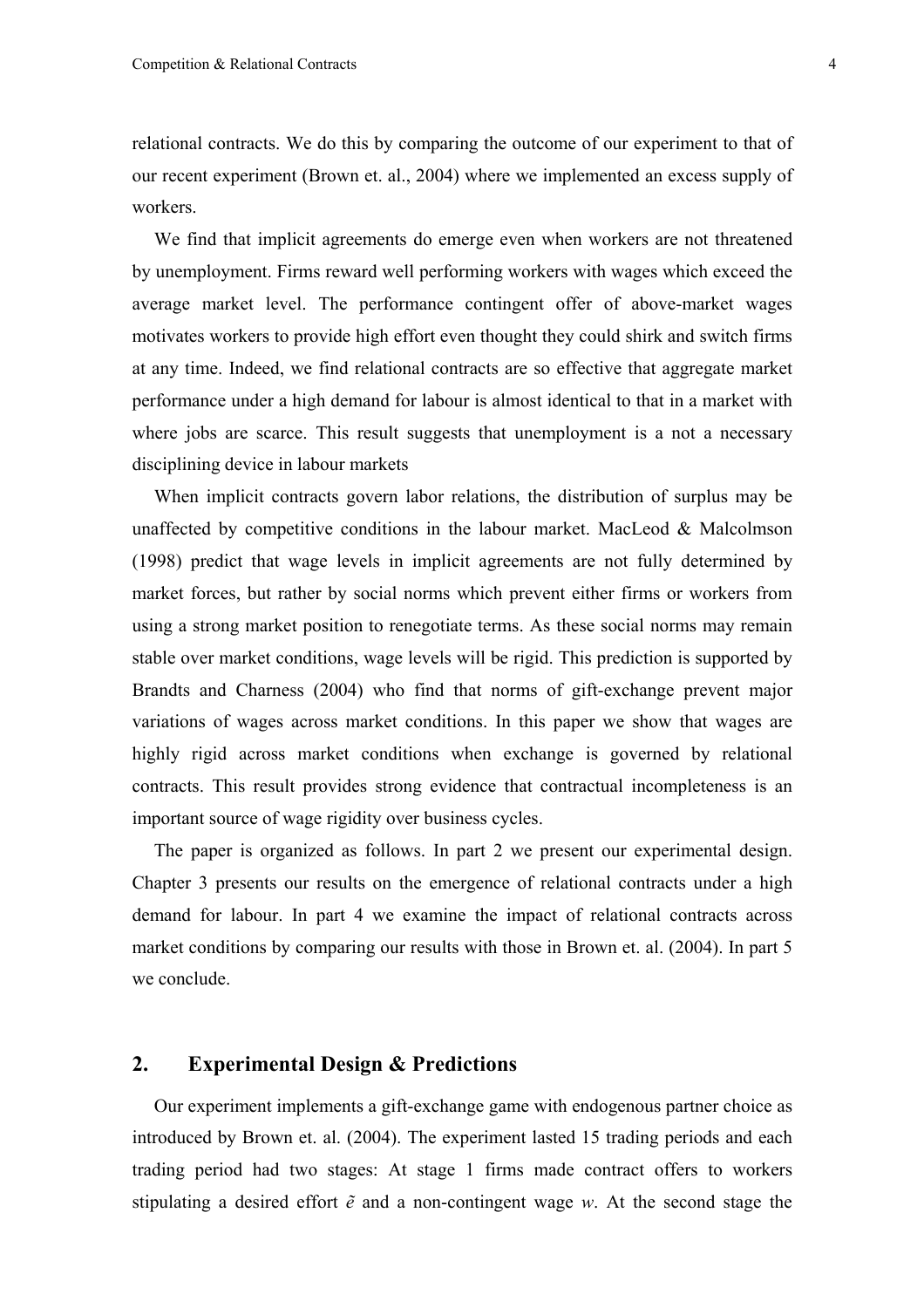actual performance of the worker *e* was determined. The posting and acceptance of contracts was conducted in a continuous auction involving all firms and workers. There were 10 firms and 7 workers in the market. As a worker could only trade with one firm in each period the experiment implemented an excess demand for workers.

#### **2.1. The Incomplete Contracts (IC) Treatment**

Our main treatment is called the Incomplete Contracts (IC) treatment. In this treatment contracts were not exogenously enforced. Therefore, the worker could choose any feasible effort *e* irrespective of the contractually proposed level *ẽ*.

Firms were the contract makers, i.e. they could make contract offers to the workers. A firm could make private or public offers. In case of a private offer, the firm indicated the identification (ID) number of the worker with whom he wanted to trade and then only this worker was informed about the offer. In case of a public offer all workers and all other firms were informed about the offer. As a consequence, all workers could accept a public offer. In a given trading period a firm could make as many private and public offers as he wanted. As soon as a worker accepted one of the offers, the firm was matched with this worker and informed about the ID number of the worker. Once an offer was accepted all other outstanding offers of the firm were immediately removed from the market so that they were no longer available. At any time during a trading period firms were informed about which workers were still in the market. This was done to prevent private offers to workers who had already concluded a contract with somebody else.

In the IC treatment firms and workers had the possibility of trading repeatedly with each other. Technically, repeated transactions with the same trading partner were possible because subjects had fixed ID numbers throughout the experiment. Therefore, a firm could make offers to the same worker (ID number) in consecutive periods and, if the worker accepted the offers, a long-term relation was established.

The material payoff of a firm per period was given by:

$$
\pi(w, e) = \begin{cases} 10 \cdot e - w & , \text{if a contract was concluded} \\ 0 & , \text{if no contract was concluded} \end{cases}
$$

The material payoff of a worker was given by: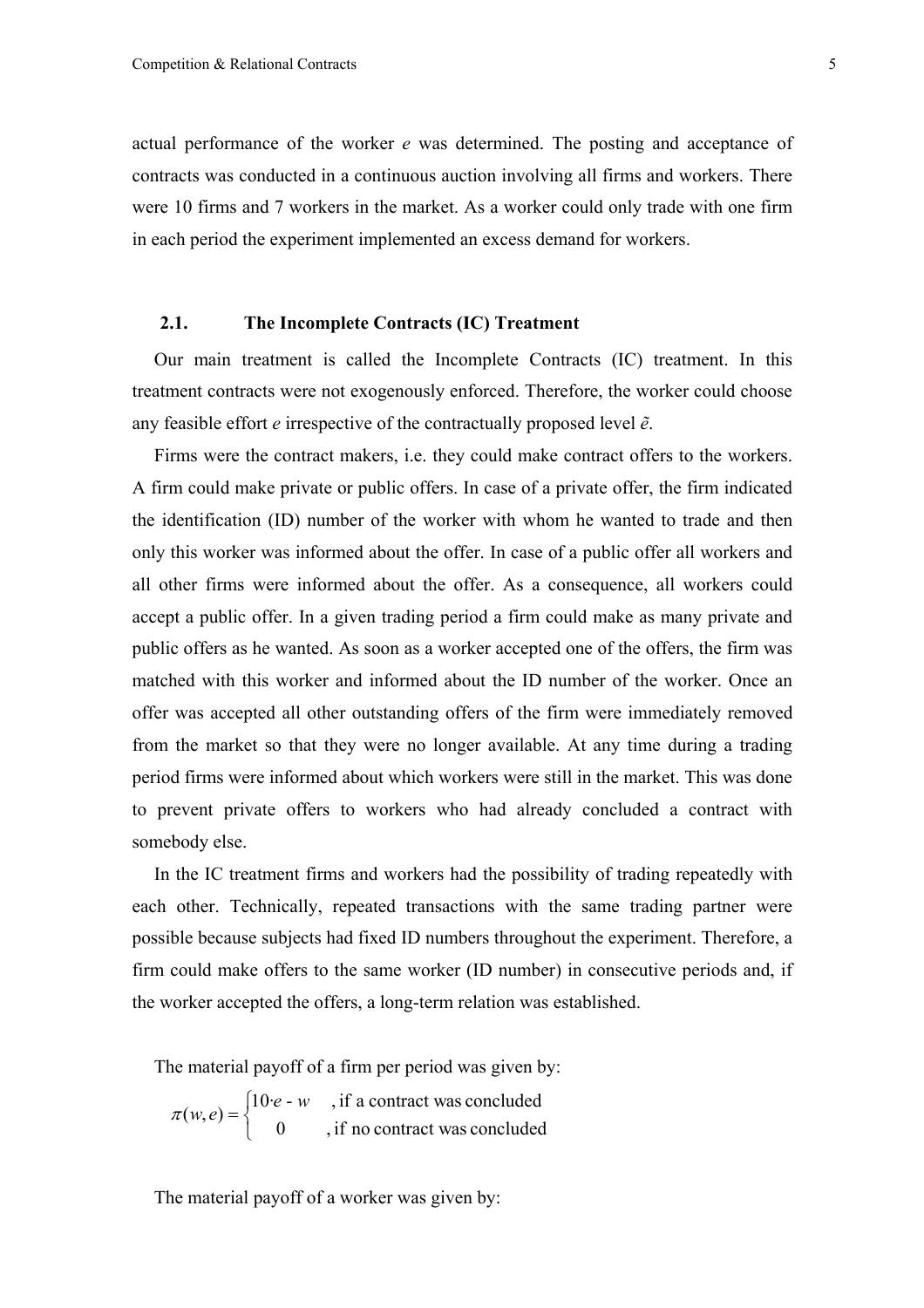$\overline{\mathcal{L}}$  $v(w, e) =\begin{cases} w-c(e) \\ 5 \end{cases}$ , if a contract was concluded

where  $c(e)$  denotes the cost of supplying effort e.

The set of feasible effort levels was given by *e*∈[1,2,..,10] and wages had to be in the set  $w \in [0,100]$ . The cost schedule for workers  $c(e)$  is displayed in Table 1. It shows that  $c(e)$  is strictly increasing and exhibits increasing (but not strictly increasing) marginal costs. Since the marginal cost of effort is at most 3 while the marginal revenue of effort for the firm is always 10, the efficient effort level is given by  $e=10$ . The maximum earnings which firms and workers could share from a single trade was 10·10-18=82. As firms had no outside option while workers had an outside option of 5 the maximum gains from trade were 82-5=77.

Table 1: Cost of Effort Schedule

| effort, e $1\quad 2\quad 3\quad 4\quad 5\quad 6\quad 7\quad 8\quad 9\quad 10$ |  |  |  |  |  |
|-------------------------------------------------------------------------------|--|--|--|--|--|
| $\cot 6$ cost of effort, $c(e)$ 0 1 2 4 6 8 10 12 15 18                       |  |  |  |  |  |

The payoff functions, the number of firms and workers, the cost of effort schedule and the fact that there were 15 trading periods were common knowledge. At the end of each trading period each participant was informed about the contract [*w*,*ẽ*] he or she had concluded, the performed effort level, *e*, their own payoff, the payoff of the trading partner and the ID number of the trading partner. The participants then wrote this information on a separate sheet of paper to ensure that each participant was always fully informed about his or her own trading history.

The experimental instructions were framed in a neutral goods market language in order to isolate behavior from preconceptions of participants on how the labor or credit market "should" work. The experiment was conducted using the software "z-tree" (Fischbacher, 1999). Prior to the 15 trading periods, participants in both conditions absolved two practice periods in order to get accustomed to the computer environment. In both practice periods subjects only went through the first (bidding) stage of the experiment and no money could be earned during these periods.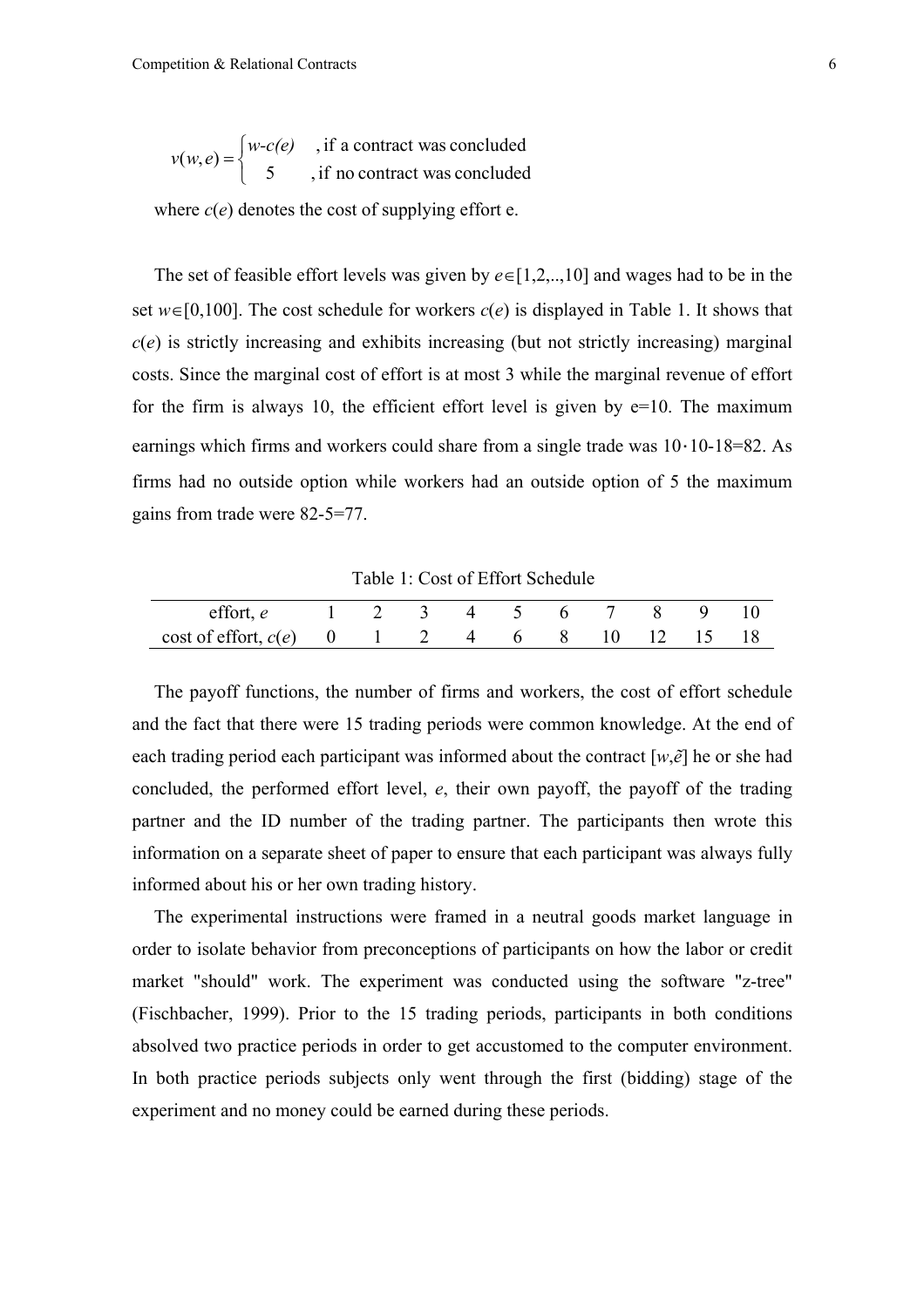#### **2.2. Control Treatments**

Our experimental design incorporated two control treatments to the IC treatment. In the **Complete Contracts** (C) treatment the proposed effort  $\tilde{e}$  of the firm was exogenously enforced by the experimentator. Thus if a worker accepted a contract [*w*,*ẽ*] at stage 1 of a period then at stage 2 the worker had to perform  $e = \tilde{e}$ . Otherwise all procedures and parameters were identical to those in the IC treatment. In particular, all participants had fixed ID numbers so that a firm could establish a relation with a particular worker (and visa versa). This control treatment allows us to establish whether firms and workers try to establish relations in order to overcome contract enforcement problems. Field data can typically not distinguish whether employment relationships are established in order to overcome contracting problems or for pure transactional reasons such as turnover costs (Hutchens, 1989). This also applies to our IC treatment where participants may choose to trade repeatedly with the same partner out of pure convenience. However, if convenience drives relations then we should see a similar exchange pattern in the C treatment. On the other hand, if contracting problems are responsible for the emergence of relations we would observe significantly more relations in the IC than in the C treatment.

Our second control treatment is called the **Incomplete Contracts, Random ID (ICR) treatment**. Like in the IC treatment effort was not enforceable in this control treatment. In addition though, information conditions prevented firms and workers from establishing relations. This was done by randomly assigning ID numbers to participants in each period. Participants could therefore not identify who they had traded with in the past and thus they could not maintain relationships. A comparison between the ICR and IC treatment allows us to establish the efficiency implications of relational contracts. Due to information conditions each period of the ICR treatment can be characterized as a one-shot situation. Comparing actual effort in the IC treatment to that in the ICR thus allows us to establish whether the potential for repeated transaction significantly increases market performance above the one-shot level.

We conducted five sessions of each treatment and thus a total of 15 sessions. Subjects were students from the University of Zurich and the Swiss Federal Institute of Technology in Zurich. No subject participated in more than one session so that in total 255 subjects (17 in each session) participated in the experiment. On average a session lasted 120 minutes and each subject earned roughly CHF 60 (1 CHF =1.2\$ in February 2005).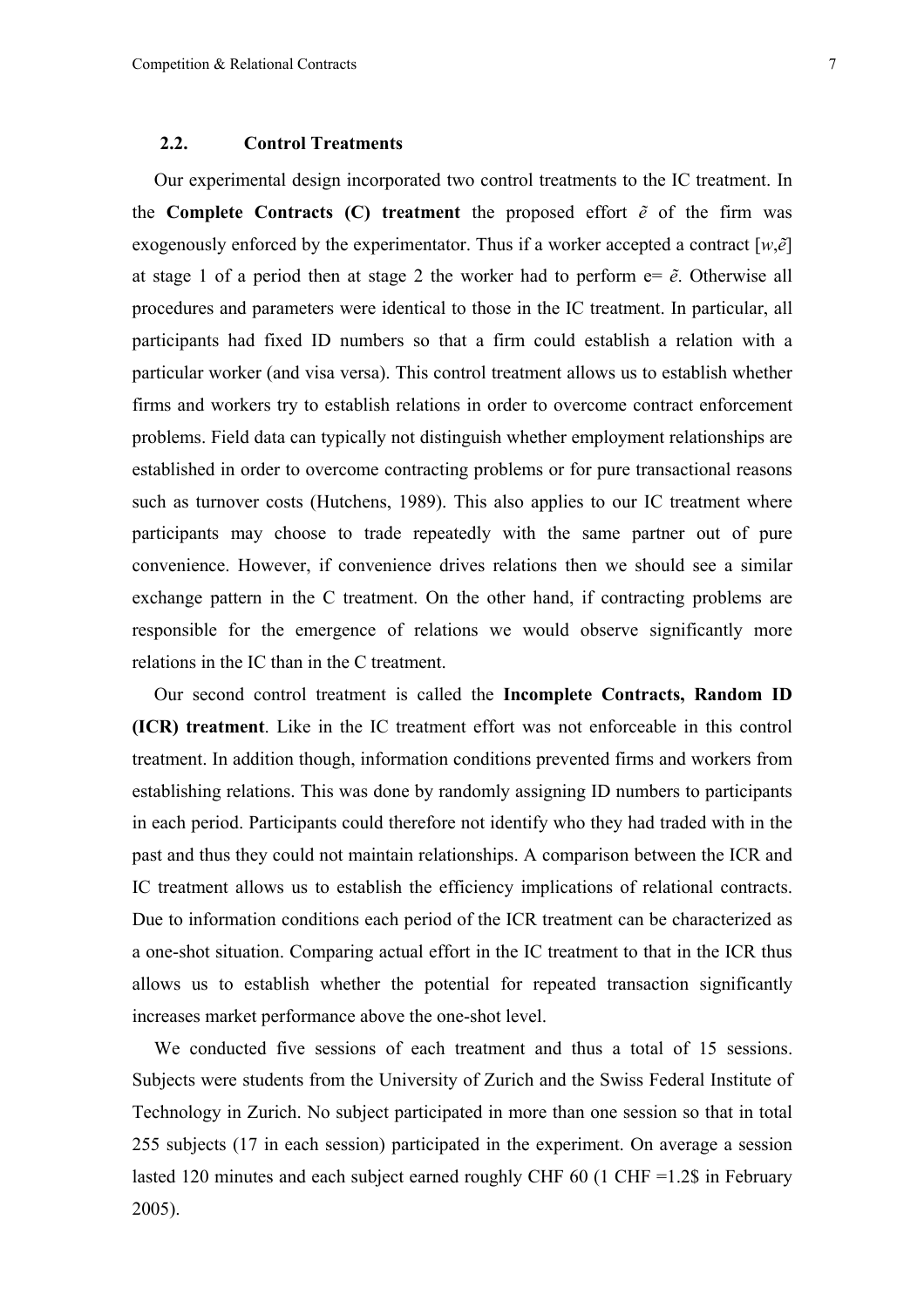#### **2.3. Predictions**

 $\overline{a}$ 

All three treatments constitute repeated games of finite length. With common knowledge of rationality and selfishness our IC and ICR treatments would therefore lead to very inefficient outcomes. If workers are selfish and effort is not enforceable, firms will anticipate that all workers will perform the minimal effort level *e*=1 in period 15 no matter what the history of the experiment. Competing for workers, firms will bid each other up to the highest wage which gives them a non-negative profit anticipating that  $e=1$ . Principals will therefore offer a contract  $[w,\tilde{e}]=[10,1]$  in period 15. By backward induction firms will offer the same contract in period 1 through 14 and workers will always perform the minimal effort. These predictions are in strong contrast to the C treatment where contracts are enforceable and thus (value maximizing) full performance can be implemented. With common knowledge of rationality and selfishness firms in the C treatment will offer the contract which is most preferred by selfish workers. As the maximum effort *e*=10 leads to the highest surplus, firms would offer contracts which demand the maximum effort and a wage so that workers reap the entire gains from trade. Thus with common knowledge of selfishness and rationality the equilibrium contract in each period of the C treatment is  $[w, \tilde{e}] = [100, 10]$ .

The assumption of common knowledge of selfishness and rationality is questionable in our experiment, as it is in the labor market. Experimental studies find that fairness concerns motivate the behavior of some subjects in a wide range of economic settings (see e.g. Camerer, 2003). This is confirmed by interview studies with human resource managers which suggest that the performance of workers is strongly affected by the fairness of their remuneration (Bewley, 1995; Blinder and Choi, 1990). If firms in our experiment believe that some workers have social preference so that they always honour a contract or at least one with "fair terms" then non-minimal effort can be sustained in the ICR and IC treatments. More importantly as our following analysis shows reputation incentives can sustain much higher performance in the IC than in the ICR treatment.

In the following we examine predictions for our experimental treatments under the assumption that a fraction *p* of workers are "fair". We assume that fair workers honour a contract  $[w,\tilde{e}]$  if and only if it offers them an equal share of earnings:  $w-c(\tilde{e}) \geq q\tilde{e}$ -w<sup>1</sup>. If

<sup>&</sup>lt;sup>1</sup> This is obviously a very simplified model of "fair" behaviour. For more elaborate models see Fehr and Schmidt (1999) or Falk and Fishbacher (forthcoming).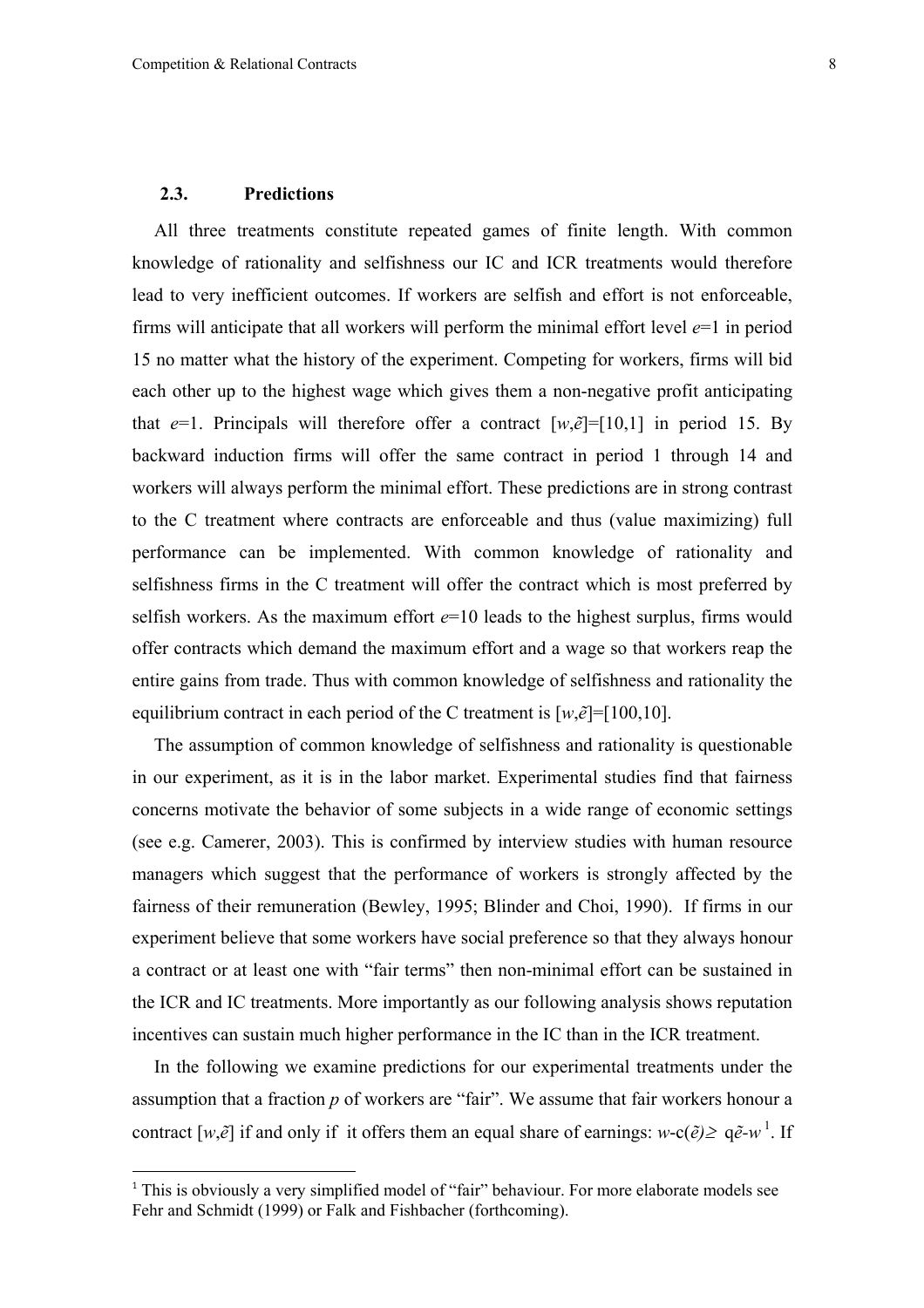the contract does not offer them an equal split of earnings fair workers just maximise their monetary payoffs. The remaining share 1-*p* of workers are selfish and simply maximise their monetary payoff.

In the **ICR treatment** participants are randomly assigned an ID number at the beginning of every period and they do not receive any information on their prior behaviour of any other participant. This treatment thus essentially implements a series of one-shot transactions and can therefore be analysed by a one-period game. Proposition 1 summarises the perfect Bayesian equilibrium of this one-period game.

**Proposition 1:** If and only if  $p \ge 0.6$  do firms in the ICR treatment offer contracts which demand maximum effort  $\tilde{e}$ =10. Fair workers perform the desired effort while selfish workers shirk. Equilibrium contracts yield zero expected profits for firms. Expected effort in equilibrium is 10*p*

Proof: see Proposition A1 in the Appendix

Proposition 1 shows that if there are sufficient fair workers firms can profitably offer non-minimal contracts even if selfish workers shirk in the one-period game. The presence of fair workers who perform the desired effort compensates for the potential loss from a selfish worker. Given the competition for workers firms yield zero expected profits even when they do offer non-minimal contracts.

If some workers are fair our **IC treatment** becomes a repeated game of incomplete information. In this setting reputational concerns may motivate even selfish workers to perform high effort (Kreps et. al., 1982). If past performance affects future employment prospects selfish workers may have an incentive to imitate fair workers in order to receive better future contracts. However, the market conditions in our IC treatment make it difficult for reputational incentives to emerge. Remember that information on prior performance of a worker was private. Thus, if a worker shirks in the IC treatment only his incumbent firm is informed about it, while all other firms are not. But due to the excess demand for labour, workers do not rely on their incumbent firm for future employment. Under a high demand for labour reputational incentives only arise if the worker estimates the value of the current relationship to be higher than that if he or she switches to an another firm. Thus self-enforcing relational contracts require that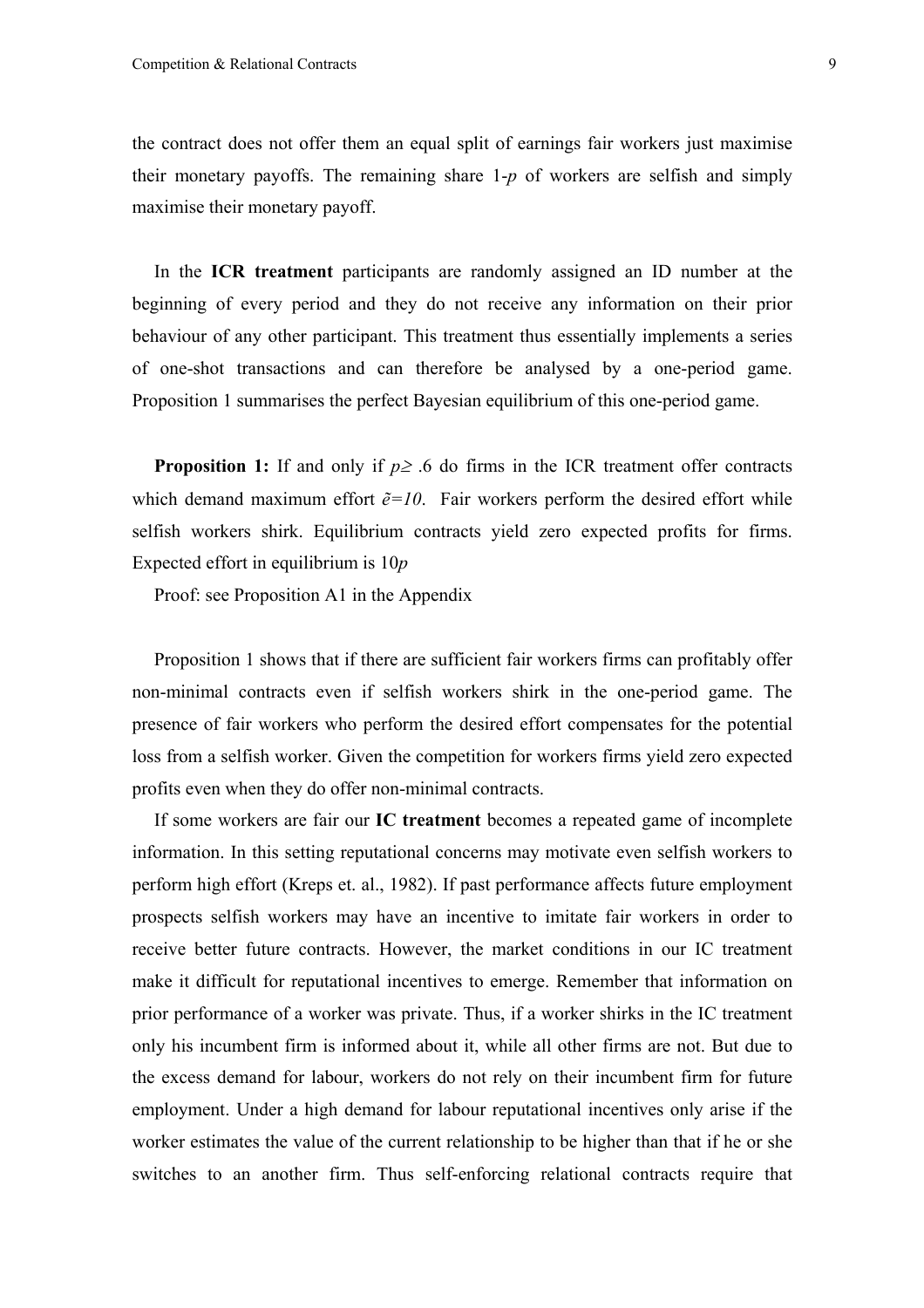incumbent firms offer higher wages than a worker can get in the public market. Proposition 2 shows that this is feasible:

**Proposition 2:** Suppose that the share of fair workers is  $p=0.6$  so that expected effort in the ICR treatment is  $10p=6$ . In the IC treatment there exists a perfect Bayesian equilibrium in which:

- In period 1 all firms offer an identical contract  $[w, \tilde{e}]_1$  which demands  $\tilde{e}_1 = 10$ and offers *w*1≥59. Both fair and selfish workers accept and adhere to the contract.
- In period 2 through 15 "outside" firms (those who didn't trade in the prior period) offer the minimal contract  $[w,\tilde{e}]_{out} = [10,1]$ .
- In period 2 through 15 incumbent firms offer a renewed contract  $[w, \tilde{e}]_{\text{inc}}$ . [59,10] to a worker who performed in the prior period.
- In period 2 through 15 fair workers always honour a contract. Selfish workers perform with maximum effort in periods 1<*t*<15 while they shirk fully in period 15.

Proof: see Proposition A4 in the appendix

Proposition 2 shows that a perfect Bayesian equilibrium exists for the IC treatment in which selfish workers perform  $e=10$  in all non-final periods. In this equilibrium outside firms believe that workers who do switch are likely to be selfish. For this reason they offer no contracts to a worker they did not trade with before. Incumbent firms do offer contracts with significant rents for workers, as they believe that fair workers will otherwise shirk. These superior contract terms create sufficient reputational incentives for selfish workers to perform. Note that the equilibrium described by Proposition 2 does not necessarily imply a rising wage-tenure schedule as predicted by deferred-payment models of the labour market. The wage-schedule of incumbent firms in all periods  $t > 1$  is flat. The important prediction is that wages of incumbent firms exceed those of "outside" firms by at least the cost of desired effort  $c(\tilde{e}_{inc})$ . Workers are thus at least as well off in one-shot or repeated relations. Firms earn zero expected profits ex-ante, but those who do manage to establish a relationship earn substantial quasi-rents.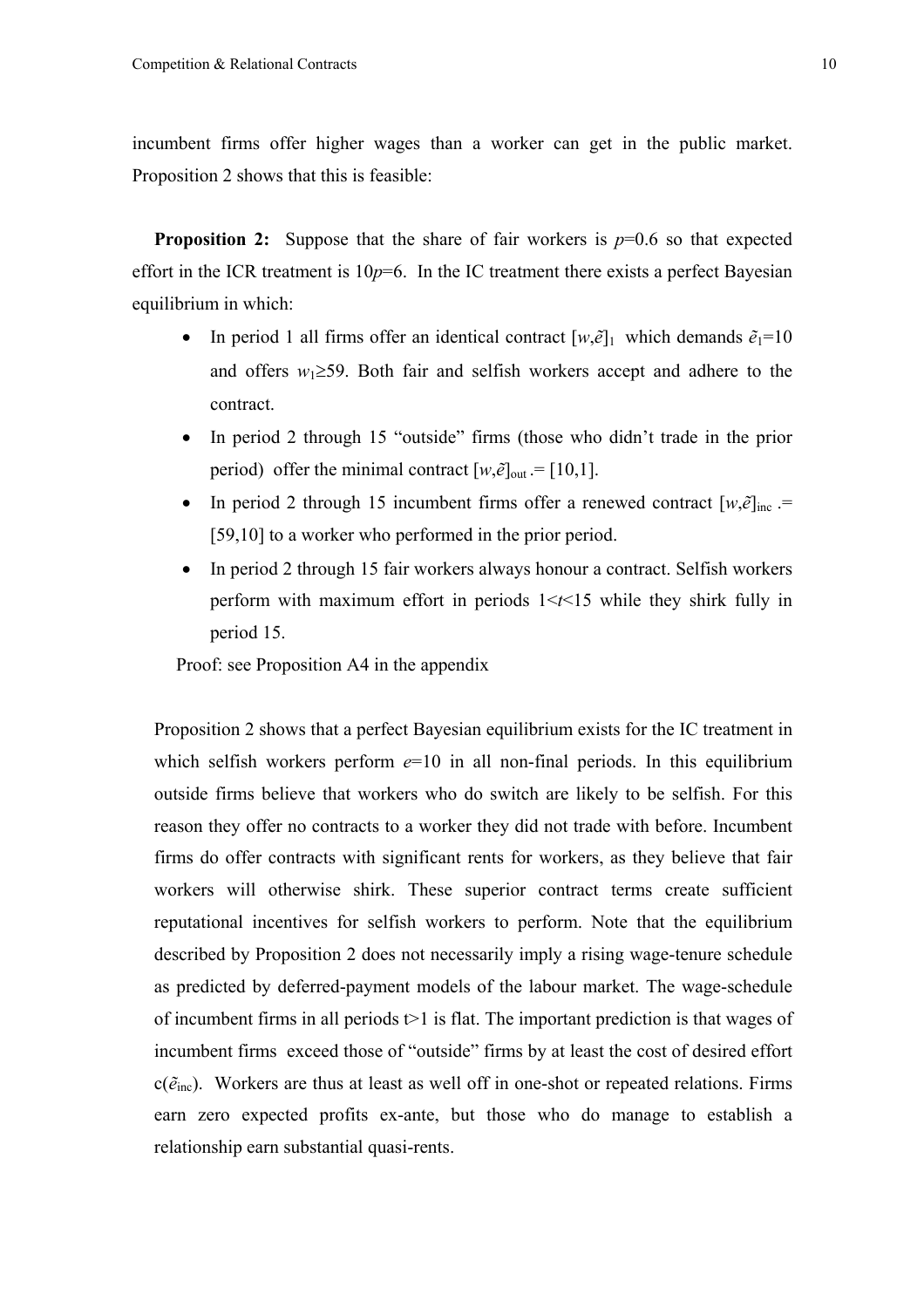The presence of honest workers does not change the predictions for our **C treatment**. In that treatment effort is third-party enforceable so that maximum effort is implemented even if all workers are selfish. This will also be the case with some fair workers. Note that performance in the C treatment is not dependant on the formation of relations. Proposition 1 and 2 thus lead us to the following qualitative hypotheses:

**H1:** In the IC treatment the probability of a firm offering a repeat contract to a workers is contingent on the workers past performance. The wages offered in repeated contracts are higher than those available to workers in the public market.

**H2:** Average performance in the IC treatment is higher than in the ICR treatment as selfish workers in the IC treatment perform non-minimal effort out of reputational concerns.

**H3:** Tenure is higher in the IC than in the C treatment as relational contracts are established by firms and workers. Long term relations in the IC treatment display higher earnings than one-shot interactions.

## **3. Relational Contracts when Labour Demand is High**

In this section we present the results of our IC, ICR and C treatments. We first examine whether the wage and employment policies of firms provide reputational incentives for workers in the IC treatment. We then examine whether these incentives actually motivate workers in the IC treatment to perform higher effort tha workers in the ICR treatment. Finally we examine the prevalence of relations in the IC treatment and the earnings yielded in these relations.

#### **3.1. Firms' Wage and Employment Policies**

Our predictions suggest that in the IC treatment firms can only create reputational incentives if they reward well performing workers with higher wages than these can get in the public market. Figure 1 shows that this is the case: Wages in repeat contract offers were substantially higher than those offered on the public market. As firms typically made several offers in each period<sup>2</sup> we consider the highest public wage offered by each firm as well as the highest "repeat" wage offered by each firm to his

 $\overline{a}$ 

<sup>2</sup> In the IC treatment firms made on average 4.6 offers each per period.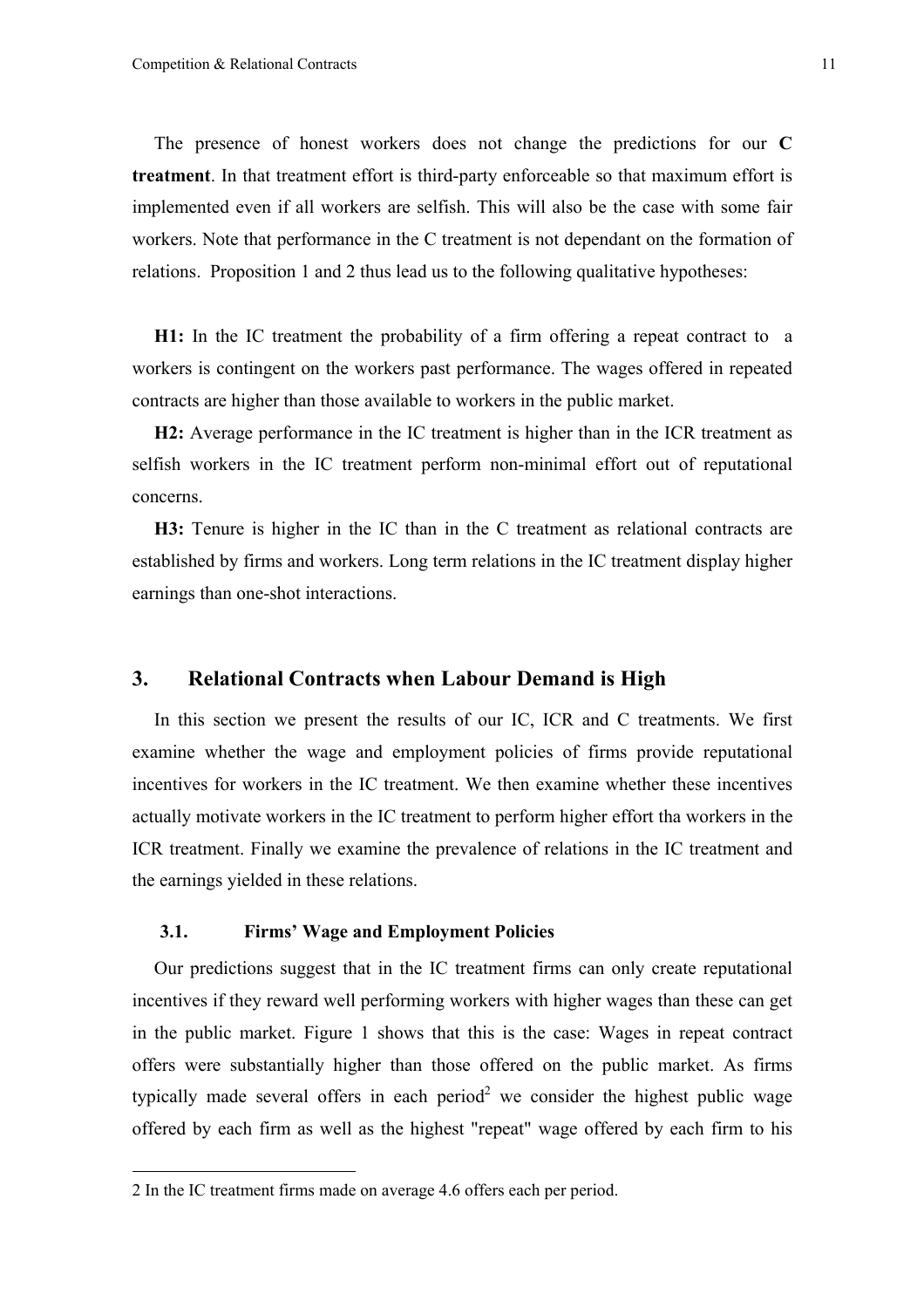prior worker. The figure reports the mean of these highest "public" wages and highest "repeat" wages across firms by period. Figure 1 shows that throughout the IC treatment firms offered substantially higher repeat wages to workers than these could get in the public market. Public market wages hovered around 40 in the IC treatment while repeat wages rose from under 50 in period 2 to roughly 60 in period 13. The difference between repeat and public wages therefore rises steadily from 3.8 in period 2 to more than 20 from period 11 onwards. Aggregated over all periods the difference between repeat and public wages is 14.6.

Proposition 2 suggests that wages in relations must exceed the public market wage by the cost of desired effort  $c(\tilde{e})$  in order to motivate selfish workers to perform  $e=\tilde{e}$ . The large difference between repeat wages and public wages shown in Figure 1 suggests that on average selfish workers would have had the incentives to provide very high effort levels. Remember that the cost of effort *c*(*e*) for effort levels *e*=8,9,10 was 12, 15 and 18 respectively.





Our conjecture is that repeat wages are higher in the IC treatment because incumbent firms have superior information on workers and use this information to offer incentive compatible contracts. However, an alternative explanation is that this is simply a selection effect: as workers always accept the highest available wages, those firms who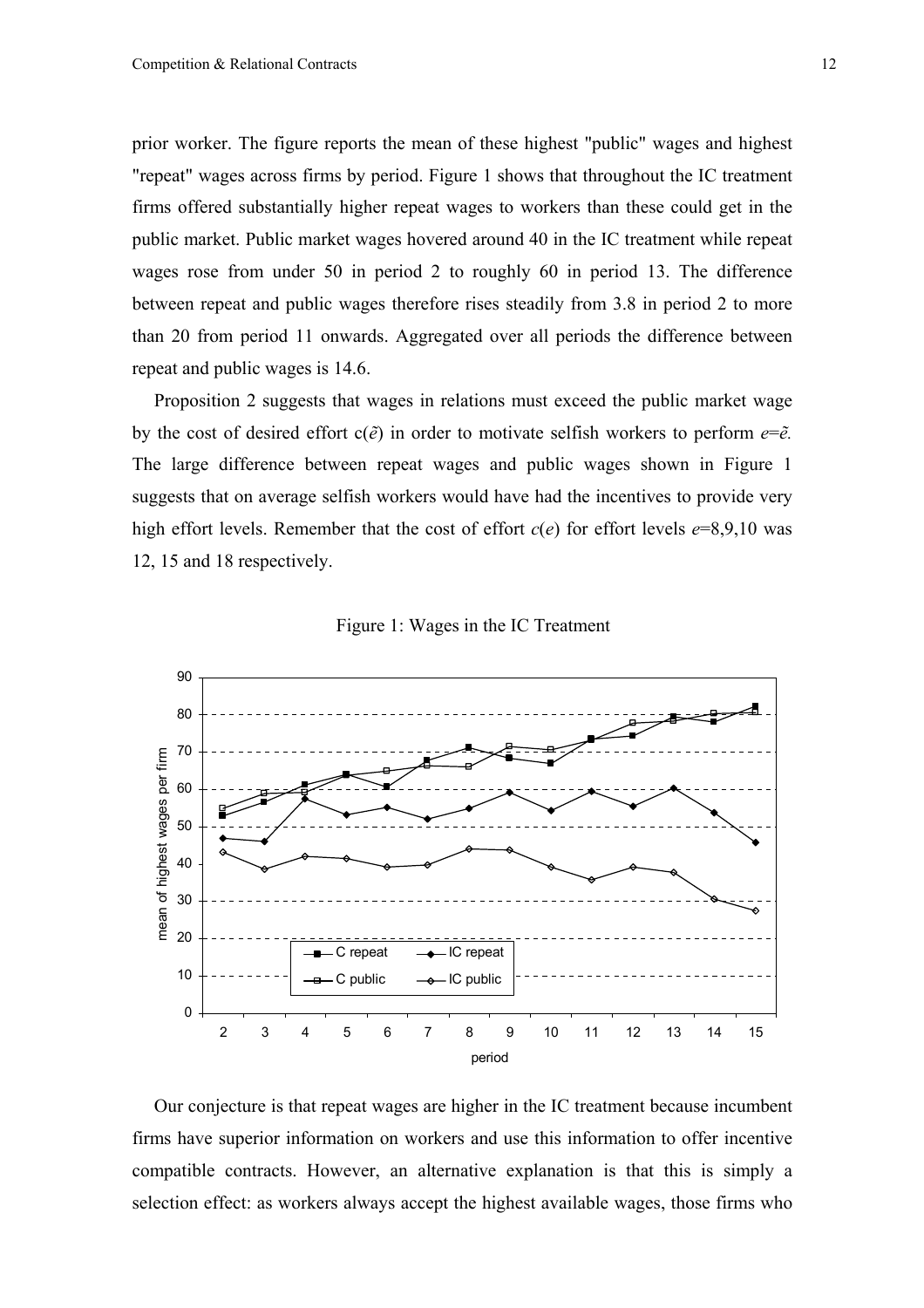get to trade (and thus by definition get to offer a repeat contract) are those who offer the highest wages. If this selection effect explained higher "repeat" wages we should see an identical pattern in the C treatment where contracts are enforceable. However Figure 1 shows that in the C treatment there was no difference between public and repeat wages at all. Indeed the difference between public and repeat wages in the C treatment is merely 0.1 when averaged over all periods. The figure thus suggests that it is the nonenforceability of contracts which gives rise to higher wages in repeated contracts.

Relation-specific wages can only motivate selfish workers in the IC treatment if these wages are contingent on performance. If firms offer high wages only to performers while they expel shirkers then selfish workers will be motivated to provide the desired effort. If, on the other hand, the probability of receiving a high-wage repeat contract does not depend on a workers prior performance, then selfish workers have no incentive to provide a high effort. Figure 2 displays the probability of a worker receiving a repeat contract with a high wage in period *t* depending on his effort in period *t*-1. In accordance with Figure 1 a high wage contract is defined as a contract in which the wage exceeds the mean of the best public wage per firm in that period. The figure shows that the probability of receiving such an offer is very much dependent on a workers prior performance. If a worker provided an effort level of *e*<6 in period *t-1*, then his probability of getting a lucrative repeat contract was below 30%. If, however, the worker performed an effort of  $e \ge 7$  this probability rose to above 60%. A worker who performed the maximum effort was virtually assured of a high-wage repeat contract.

Figure 2: Contract Renewal in the IC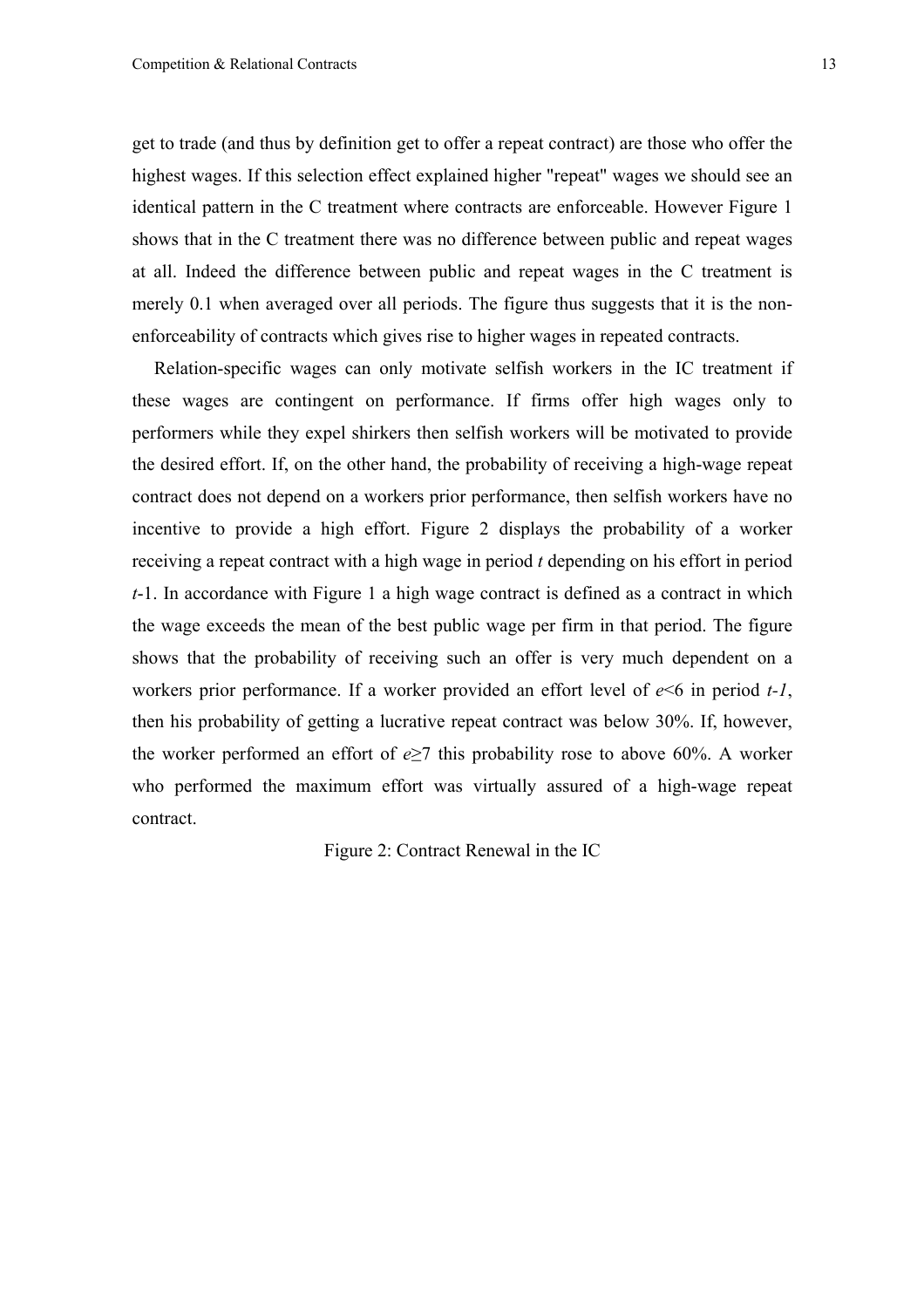

Figures 1 and 2 suggest that firms practised a performance contingent policy of offering high wages to workers who performed well, but firing workers who performed badly. This interpretation is confirmed by the regression analysis reported in Table 2. We conducted a probit analysis in which the probability of a contract renewal is regressed on the workers previous performance. Regression (1) analyses the probability of a worker receiving a high-wage repeat contract, and thus the dependant variable is a dummy variable which takes the value 1 if a firm offered a repeat contract in period t with a wage which exceeded the average public market level. We regress this dummy variable on the effort of the worker in the previous period  $e_{t-1}$ , the previous length of the relationship and the period of the experiment. We include the previous length of a relationship as an explanatory variable as firms may be more likely to offer a renewed contract to a worker who they have known for longer, even if he did not perform well in the prior period. We include the period of the experiment as an explanatory variable as firms may be more reluctant to expel a worker later on in the experiment. If firms expect that all "fair" workers are gradually engaged in relationships over the course of the experiment, then they may be more willing to renew the contract with an existing worker, providing he or she does not shirk altogether.

Table 2: Probability of Contract Renewal in the  $IC<sup>a</sup>$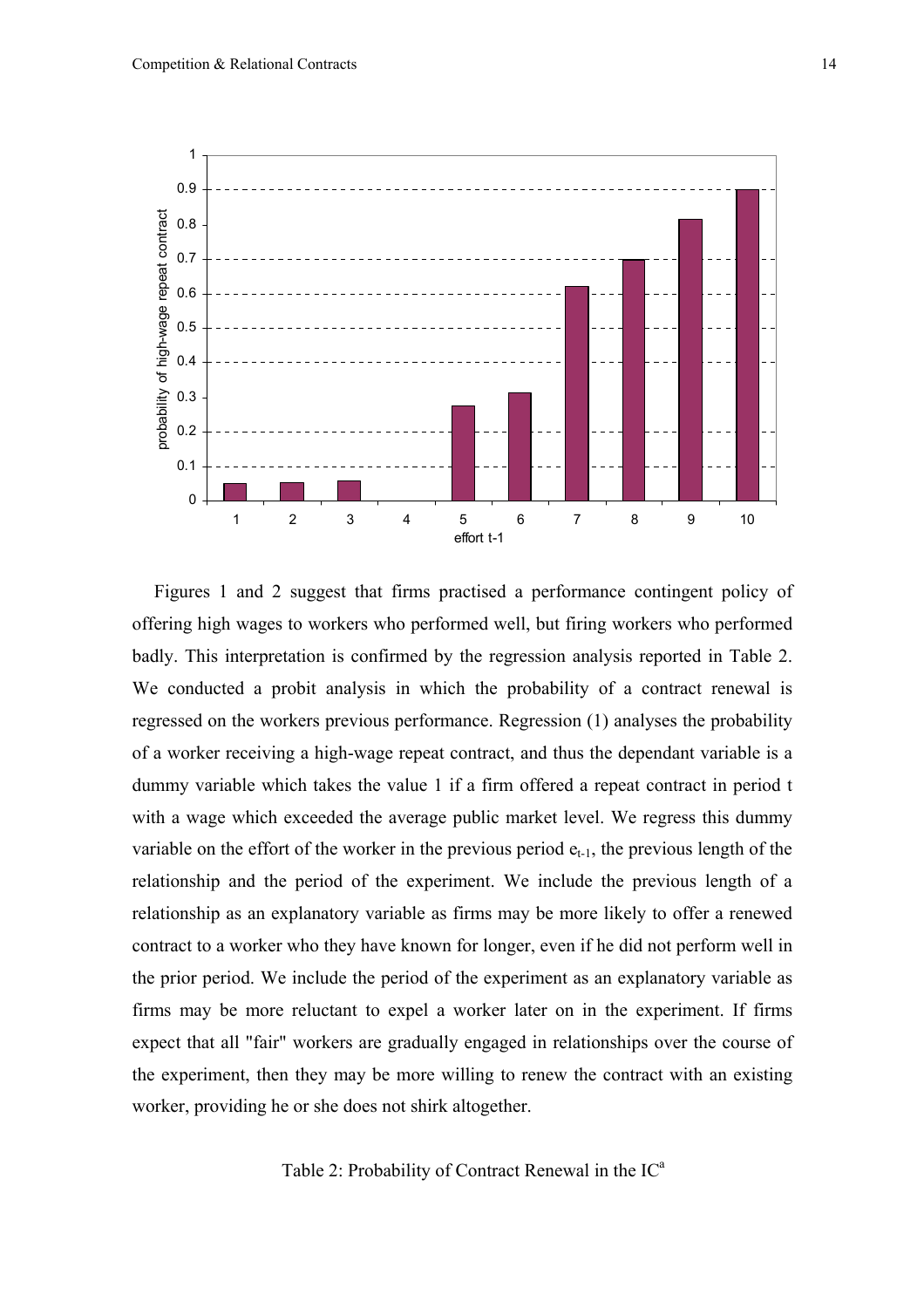|                 | (1)                 | (2)                 |
|-----------------|---------------------|---------------------|
|                 | high-wage           | any contract        |
| effort in $t-1$ | $.134***(.013)$     | $.080***(.011)$     |
| previous length | $.034*(.019)$       | $.052***(.021)$     |
| period          | .006(.007)          | .004(.004)          |
|                 | $N = 484$           | $N = 484$           |
|                 | Wald $(3) = 122.95$ | Wald $(3) = 241.85$ |
|                 | $Prob = .000$       | $Prob = .000$       |
|                 | Pseudo $R^2 = .41$  | Pseudo $R^2$ = .29  |

<sup>a</sup> Maximum likelihood probit regression with robust standard errors adjusted for clustering on sessions (in parentheses). \*\*\* indicates significance on the 1-percent level, \*\* on the 5-percent level and \* on the 10-percent level, respectively.

 The coefficients reported in Table 2 are maximum likelihood estimators of the marginal effect of each explanatory variable. We controlled for heteroscedaticity in sessions by clustering on sessions. The significant and positive coefficient of "effort in t-1" in regression (1) confirms that firms are more likely to offer a high-wage contract to workers who performed well in the prior period. An increase in effort by one point raises the workers probability of receiving a high-wage repeat contract by 13%. The coefficient on "previous length" is of weak significance in regression (1) while the coefficient on "period" is not significant at all. This suggests that when considering whether to offer a lucrative repeat contract firms only consider the immediate performance of the worker. This is not the case in regression (2) which looks at the probability of a worker receiving any contract renewal at all. There we see that not only the previous effort, but also the previous length of a relationship has a significant impact on whether the worker is expelled or not. The positive coefficient of "previous length" in regression (2) suggests that firms are more reluctant to fire workers the longer they have traded with them already. However, as we see from regression 1 this does not mean that the worker will automatically be offered a high wage. Figures 1 and 2 as well as Table 2 confirm our hypothesis H1 and lead us to our first result:

*Result 1: In the IC treatment firms practice a performance contingent wage and employment policy. They reward well performing workers with wages that exceed the*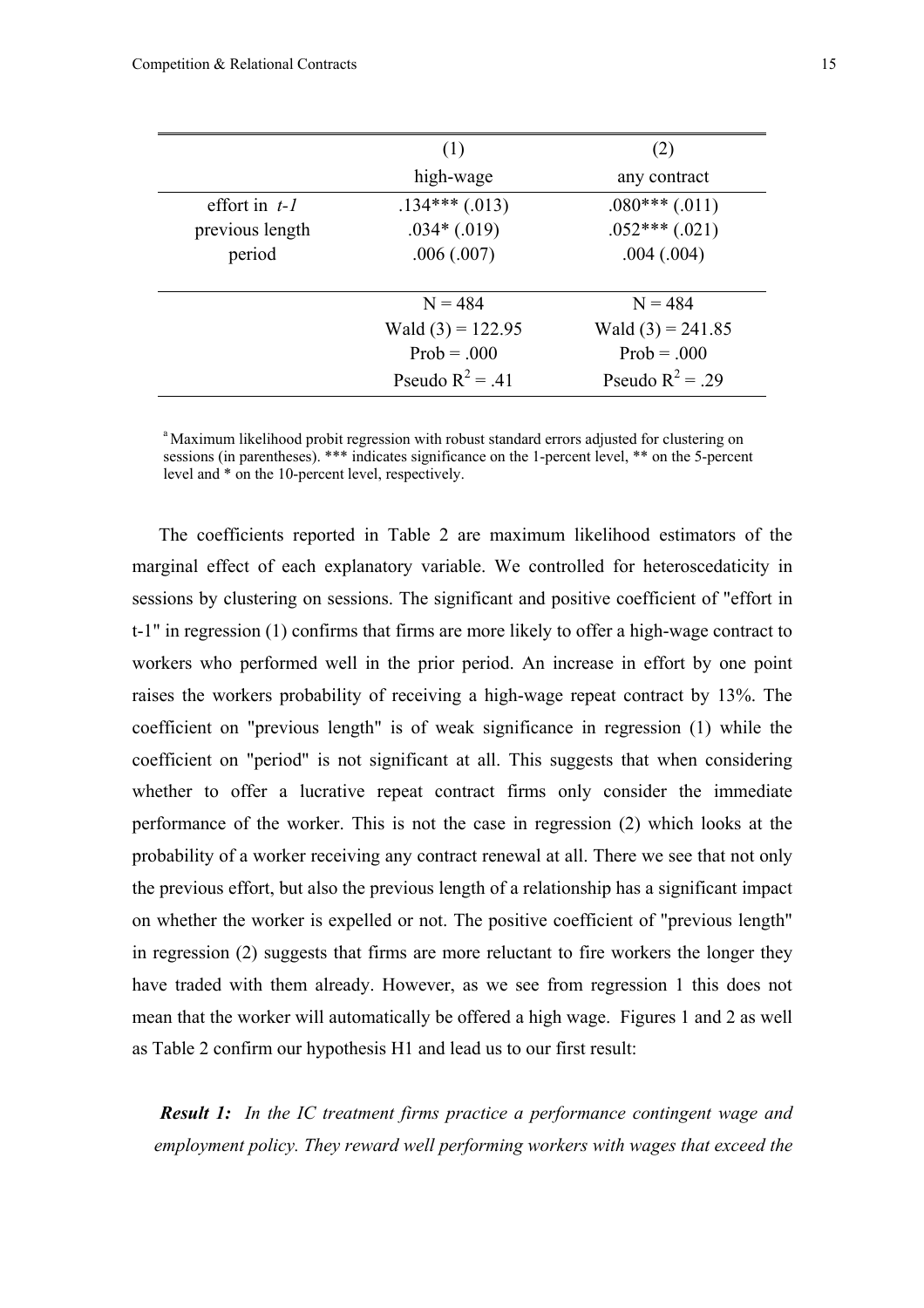*public market rate. On the other hand they fire shirkers even though market conditions make it difficult to fill vacancies.*

#### **3.2. Workers Effort**

Our results so far show that firms in the IC treatment pursue a performance contingent wage and renewal policy. Our predictions suggest that such a policy could motivate even selfish workers to provide high effort levels. Figure 3 examines whether this the case by comparing the performance levels in the IC treatment to those in the ICR treatment. In the ICR treatment reputational effects were not possible as participants' identities were freshly assigned in each period. Thus if the wage and employment policy of firms do create reputational incentives for workers we should see higher effort levels in the IC than in the ICR treatment.

Figure 3 shows that the maximum effort level is the most frequent effort level in the IC treatment, with workers performing *e*=10 in over 30% of all trades. Moreover, roughly 60% of all trades in the IC are characterized by an effort level of *e*≥7. Remarkably, workers perform the minimal effort level  $e=1$  in only 15% of all trades, although the high demand for their services assures them a future contract even if they shirk. As a result the mean effort level in the IC treatment is 6.7 with session averages of 5.4, 5.7, 6.0, 7.4 and 8.0.

In contrast to this, the maximum effort level  $e=10$  is performed in only 7% of trades in the ICR treatment. The most common performance level in the ICR is  $e=5$ , which is performed in 21% of all trades. The mean effort level in the ICR treatment is 4.9 with session averages of 3.6, 4.6, 4.7, 4.7, and 7.2. A one-sided Mann-Whitney test<sup>3</sup> comparing session averages confirms that performance in the IC treatment is significantly higher than in the ICR  $(p=0.028)$ .

Figure 3: Frequency of Effort Levels in the IC and ICR

 $\overline{a}$ 

<sup>3</sup> As we have a directed hypothesis we apply the one-sided test with m=n=5.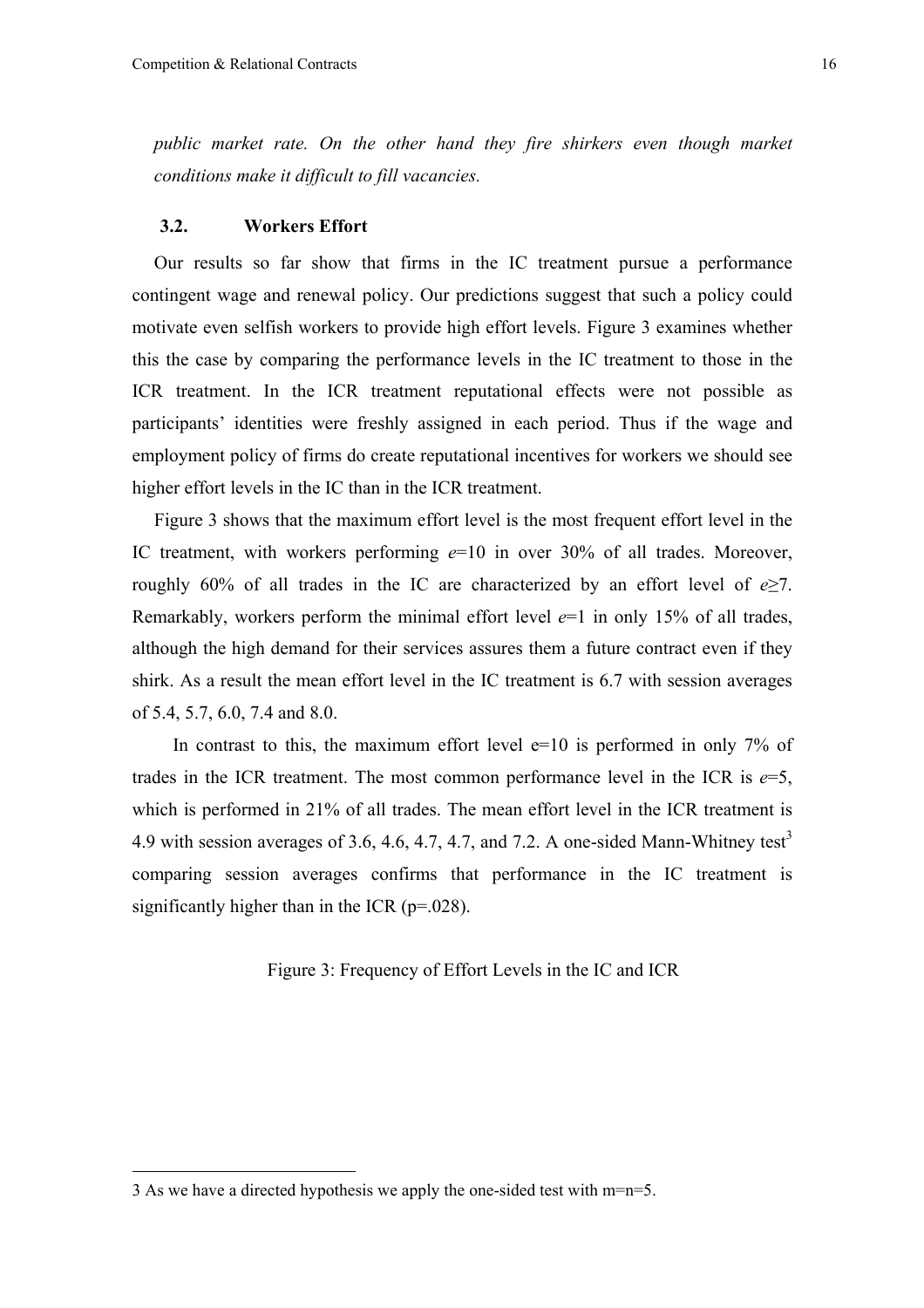

Figure 3 does not allow us to conclude that selfish workers were motivated to perform high effort in the IC treatment out of reputational concerns. An alternative explanation for higher performance in the IC than the ICR is simply that fair workers exert more effort in the IC treatment than in the ICR treatment while selfish workers shirk in both. This could be the case if firms offer higher wages in the IC than in the ICR and fair workers reciprocate these wages with higher effort. In order to control for differences in offered contracts between the two treatments we therefore conduct a multivariate analysis of workers performance.

Table 3 presents a censored regression analysis of workers effort in the IC and ICR pooling the data from the two treatments. In regression (1) we assume that the effortwage relationship has an equal slope in the two treatments. Therefore, in this regression our main explanatory variable is the dummy variable "IC" which is 1 if the observation is from the IC treatment and 0 if it is from the ICR. This variable elicits whether on average any given wage offer leads to a higher effort in the IC treatment. We control for the wage offered by the firm by including the variable "Wage". The regression also includes two control variables for time effects. The dummy variable "Finalperiods" is 1 if a trade took place in period 11 or later and 0 otherwise and the interaction term "IC\*Period". We expect no time effects on effort in the ICR treatment as this is essentially a series of one-shot games. We therefore predict an insignificant coefficient on the variable "Finalperiods". In contrast we do expect a time effect on effort in the IC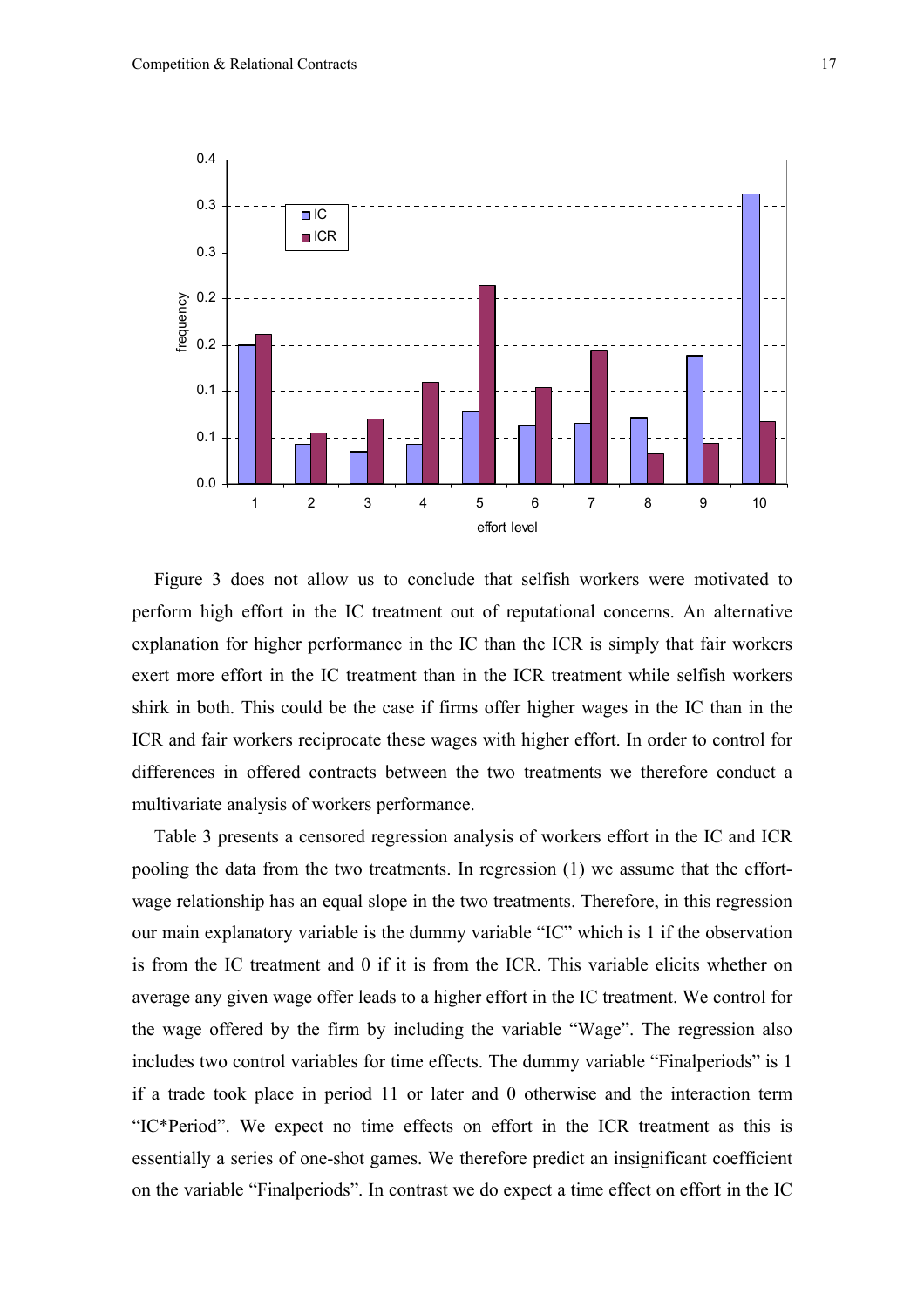treatment. We predicted that in the IC treatment reputational incentives for selfish workers wear off towards the end of the experiment. Thus if high performance is a result of reputation induced effort of selfish workers we should see a negative time trend in effort. This would be captured by a negative coefficient on "IC\*Finalperiods".

|                 | (1)          |        | (2)                        |
|-----------------|--------------|--------|----------------------------|
| IC              | 0.18         | (2.45) | **<br>(2.45)<br>$-5.89$    |
| Wage            | ***<br>0.20  | (0.06) | $***$<br>(0.06)<br>0.14    |
| IC*Wage         |              | (0.07) | $***$<br>(0.07)<br>0.13    |
| Finalperiods    | $-0.29$      | (0.18) | (0.18)<br>$-0.23$          |
| IC*Finalperiods | $-0.66$<br>* | (0.41) | $***$<br>(0.41)<br>$-0.85$ |
|                 |              |        |                            |
|                 | $N =$        | 1023   | 1023<br>$N=$               |
|                 | Wald $(4)=$  | 32.95  | 249.80<br>Wald $(5)=$      |
|                 | $Prob =$     | 0.00   | $Prob =$<br>0.00           |

Table 3: Effort in the IC and ICR treatments

<sup>a</sup> Censored Regressions with robust standard errors adjusted for clustering on sessions (in parentheses). \*\*\* indicates significance at the 1% , \*\* at the 5% level and \* at the 10% level, respectively.

Regression (1) in the table shows a puzzling result. It appears that there is no treatment effect at all in the wage-effort relationship. The coefficient of "IC" is insignificant, indicating that on average a contract with a given wage *w* did not elicit a higher effort in the IC than in the ICR treatment. Does this imply that higher performance in the IC treatment is simply due to the reaction of fair workers to higher wages, while selfish workers are not motivated at all? Not necessarily. Remember that we expected selfish workers only to perform well in the IC treatment if they receive a wage which exceeds the public market wage level. Thus we expect additional motivation effects only at high wage levels in this treatment. Moreover, due to selection effects, we may see lower effort levels for low wages in the IC than in the ICR treatment. In the ICR treatment both fair and selfish workers accept low wages. In the IC treatment we predict however that only selfish workers (who shirked and were fired) will receive low-wages, while all fair workers and those selfish workers who are in relationships receive high wages. Thus, our predictions suggest that the wage-effort relationship differs in the initial value (lower in the IC) as well as in the slope (higher in the IC). As a consequence it is possible that averaged across wages we find no significant differences in the relationship.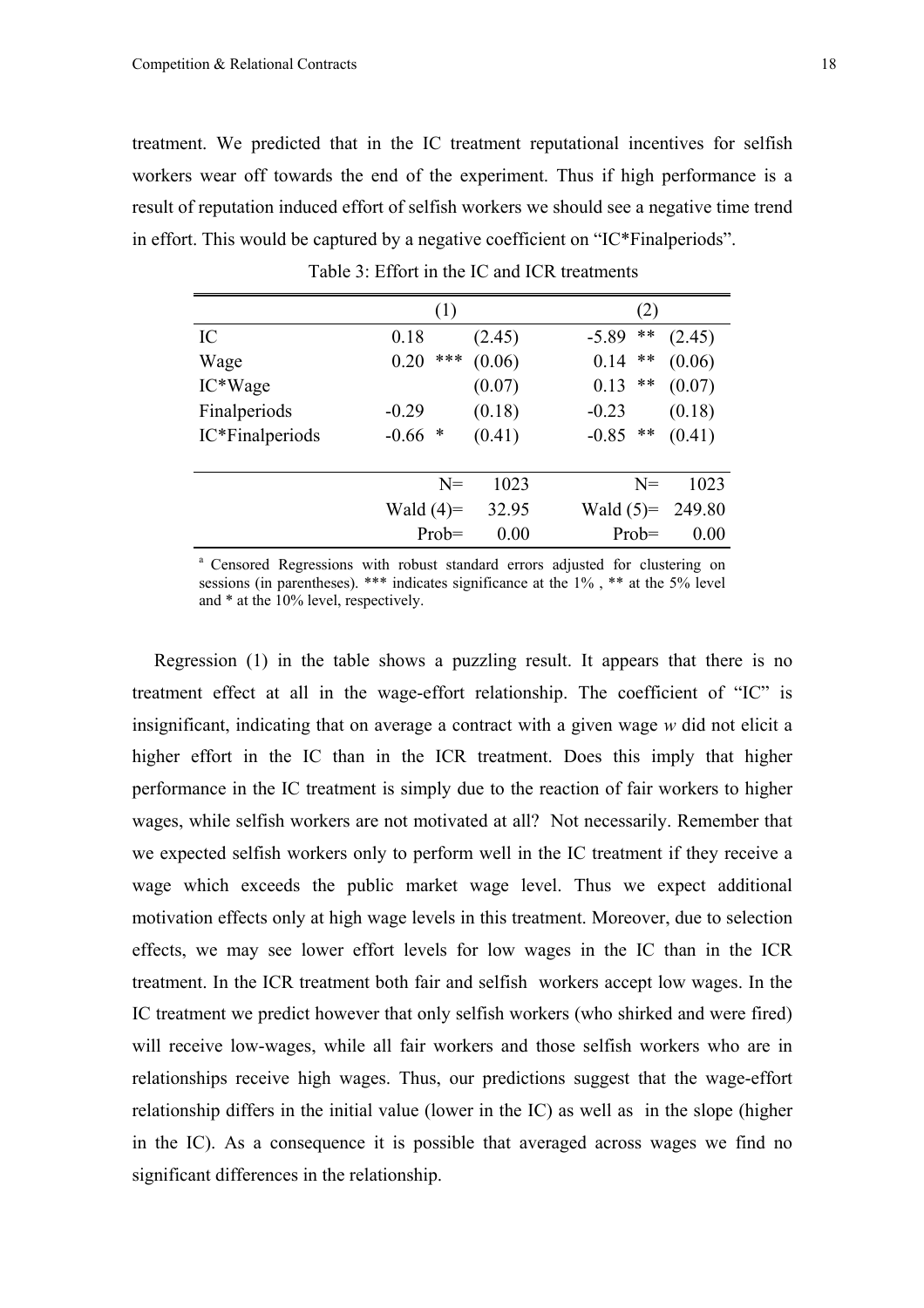Regression (2) in the table allows for the above described variety in the effort-wage across treatments. In this analysis we include an interaction term "IC\*Wage\*, so that the "IC" dummy now captures the difference between effort at  $w=0$ , while the interaction term captures differences in the slope of the wage-effort relationship. The results for regression (2) show indeed that there is a significant difference in the wage effort relationship between the IC and ICR treatments. As predicted the initial value captured by "IC" is significantly negative suggesting that at low wages effort is lower in the IC than in the ICR treatment. The positive coefficient on "IC\*Wage" shows, however, that higher wages have a stronger motivation effect in the IC than in the ICR. Combining the two effects we see that effort is indeed higher in the IC treatment for high wage levels. A simple linear combination suggests that wages exceeding 46 would yield higher effort in the IC than in the ICR treatment. Actually, average wages exceeded 46 in every period of the IC treatment!

The time effects on performance reported in Table 3 also suggest that selfish workers were motivated to provide high effort out of reputational concerns. The interaction term "IC\*Finalperiods" shows that effort fell significantly in the final periods of the IC treatment cet. par. This confirms our predictions that reputational incentives wear off towards the end of the IC treatment, inducing selfish workers to shirk more. This interpretation is supported by the fact that there is no significant time effect on effort in the ICR treatment, as reported by the insignificant coefficient on "Finalperiods". Figure 3 and Table 3 confirm our hypothesis H2 and lead us to our second result:

*Result 2: The employment policies of firms motivate selfish workers in the IC treatment to perform high effort out of reputational concerns. As a consequence aggregate effort is higher in the IC treatment than in the ICR treatment.* 

#### **3.3. Relationships and Earnings**

Our results so far suggest that firms and workers are successful in establishing relational contracts in the IC treatment. We should therefore observe that the pattern of trade in this treatment is dominated by repeated transactions between particular firms and workers. Table 4 displays the share of relations which are renewed in the IC treatment by period. The table shows that the incidence of contract renewal rises from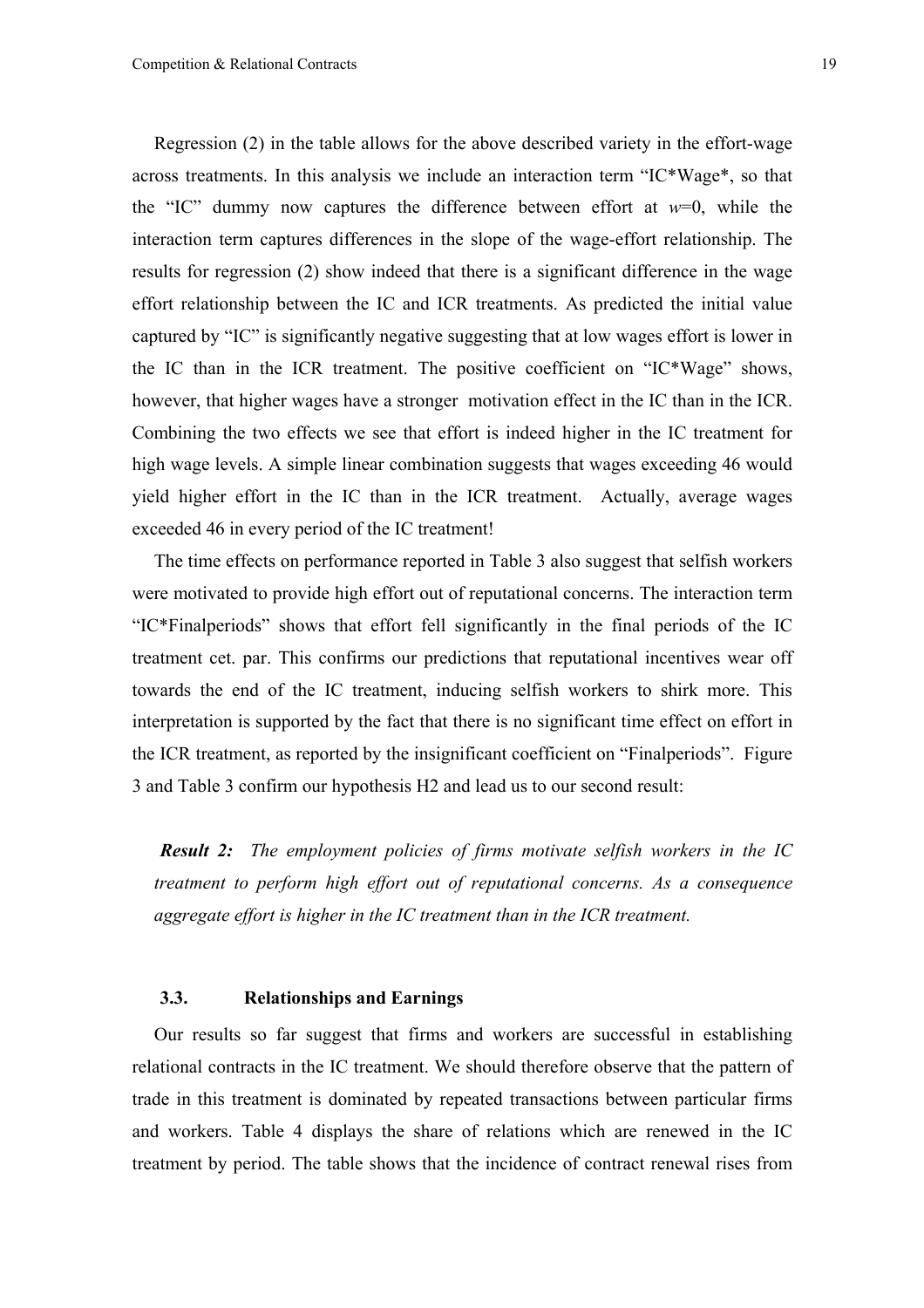26% in period 2 to over 45% in period 11. Aggregated over all periods existing relations are continued in 39% of all possible instances in the IC treatment.

More importantly, the table shows that contract renewals are much more frequent in the IC than in the C treatment. In the C treatment the share of contract renewals hovers around 10% over the whole course of the experiment. We argued above that contract renewals in the IC treatment may arise out of pure convenience of firms and workers. However, in this case we should see similar rates of renewals in the IC and C treatments. The fact that there are more contracts renewals in the IC than the C suggests that relational contracts are the cause for most long term relations in the IC treatment. A one-sided Mann-Whitney test on session averages confirms that contract renewals are significantly more frequent in the IC than in the C treatment ( $p=0.004$ ).

Table 4: Contract Renewals

|  | Period                                                                  |  |  |  |  |  |  |  |  |                                   |  |  |  |
|--|-------------------------------------------------------------------------|--|--|--|--|--|--|--|--|-----------------------------------|--|--|--|
|  |                                                                         |  |  |  |  |  |  |  |  | 2 3 4 5 6 7 8 9 10 11 12 13 14 15 |  |  |  |
|  | 0.26 0.24 0.29 0.39 0.43 0.37 0.43 0.35 0.43 0.46 0.43 0.43 0.40 0.37   |  |  |  |  |  |  |  |  |                                   |  |  |  |
|  | $0.12$ 0.11 0.12 0.12 0.09 0.03 0.14 0.06 0.03 0.21 0.06 0.09 0.09 0.14 |  |  |  |  |  |  |  |  |                                   |  |  |  |

Our predictions suggest that long-term relations should not only be prevalent in the IC treatment, but they should also be responsible for the substantial performance in this treatment. We therefore examine the relationship between tenure and earnings per trade in the IC treatment. Figure 4 reports the earnings of firms and workers in the IC treatment by the final duration of a relationship. If long-term relations are governed by effective implicit agreements we expect that mean earnings per period will be higher in long relations than in short ones. Figure 4 shows, indeed, that in the IC treatment earnings per period were strongly correlated with relationship duration. Remember that maximum  $e=10$  effort of workers leads to total earnings per trade of 10·10-18=82. Oneshot transactions in the IC treatment were highly inefficient generating an average earnings of 44.45 points per period and thus just 54% of potential earnings. In contrast to this medium-term relations (2-10 periods) generated earnings and over 72 points and thus roughly 90% of potential earnings per period. Moreover, the longest relations (11- 15 periods) generated average earnings of 81.44 and thus 99% of those possible.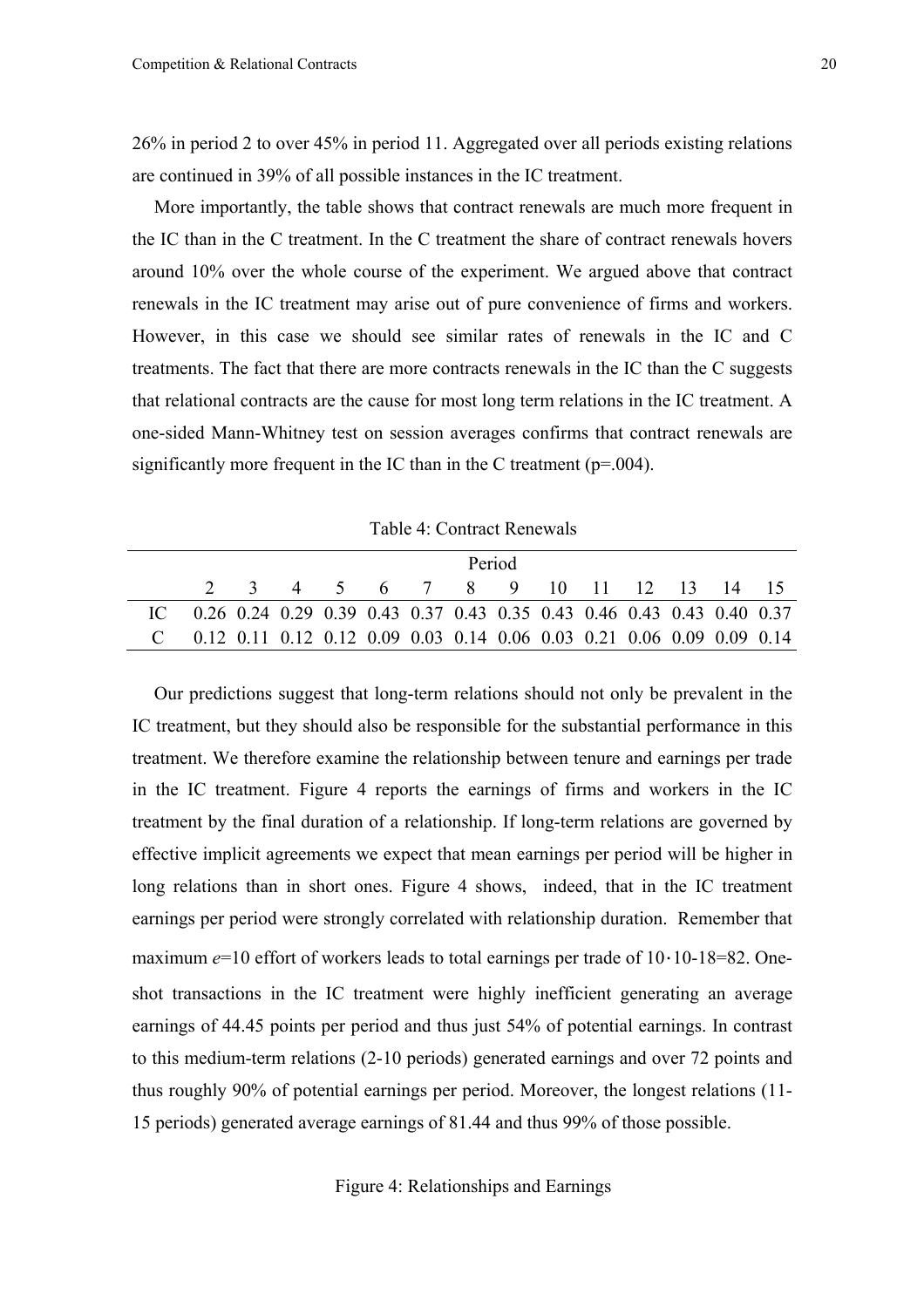

 Figure 4 also provides us with interesting results concerning the distribution of gains from trade. First, the figure shows that firms in the IC treatment only earn positive payoffs if they are able to establish a long-term relation with their worker. On average firms barely earned anything in one-shot transactions with workers reaping all gains from trade. In medium-term relations (2-10 periods), however, firms earn a mean payoff of roughly 28, and in long-term relations they earn an average payoff of 38.83. The figure suggests that firms in the IC treatment have strong incentives to establish implicit agreements as they otherwise earn nothing. The figure however also shows that establishing such relational contracts might be very difficult as workers do not benefit greatly from them. The figure shows that workers in the IC treatment earn similar payoffs (between 42 and 45) in one-shot transactions and medium & long relations. Table 4 and Figure 4 confirm our hypotheses H3 and lead us to our third result:

*Result 3: Long term relations do emerge in the IC treatment and yield higher earnings than one-shot transactions. Firms are strictly better off in relationships, while workers are just compensated for their higher effort costs.*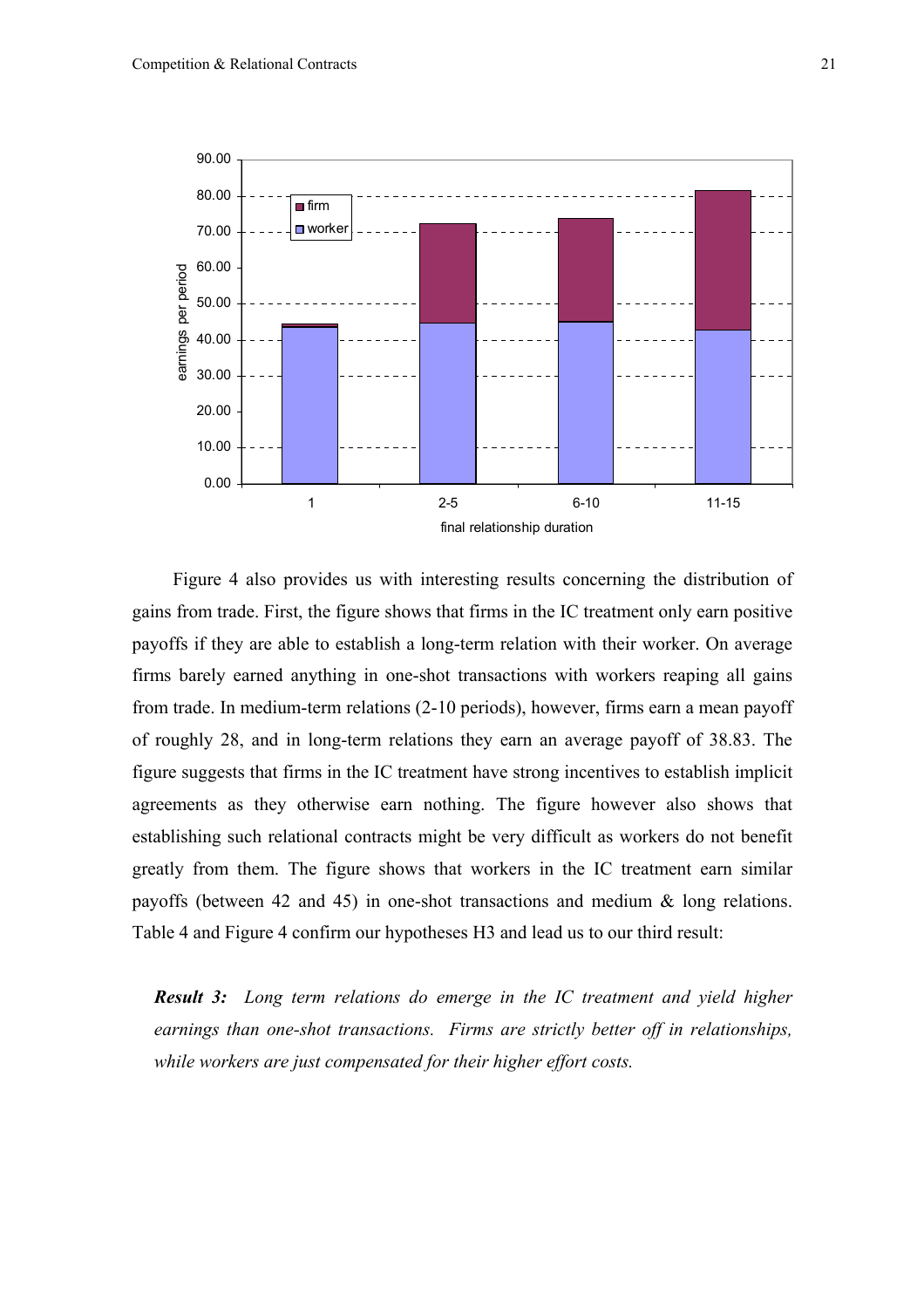## **4. Market Conditions and the Impact of Relational Contracts**

In the previous section we showed that relational contracts can emerge even when the threat of unemployment cannot discipline workers. This astonishing result leads us to two further questions: First, are implicit agreements equally effective under a high as under a low demand for labour or is the enforcement power of relational contracts affected by market conditions? Second, if relational contracts do emerge under a low and high demand for labour how does this affect wage flexibility across market conditions?

In this section we compare the performance and distributional effects of relational contracts across market conditions. We do this by comparing market outcome in the IC treatment to that in Brown et. al. (2004) where we implemented an identical experiment with opposite market conditions. The experimental design in this paper and that in our former paper differed only in respect to the number of firms and workers in the market. In the IC treatment described above there were 10 firms and 7 workers in each period. Our former paper implemented the opposite market conditions of 7 firms and 10 workers in each period. Otherwise, all experimental procedures and parameters were completely identical. In the following we can therefore compare market outcome under an excess demand for labour (IC) to market outcome when jobs are scarce. We will henceforth call the respective treatment from our former paper the IC\* treatment. We validate our results through identical comparisons for our control treatment with enforceable contracts (C and C\* conditions).

Proposition 3 summarises our predictions for the IC\* treatment assuming an identical share of fair workers to that in Proposition 2.

**Proposition 3:** Suppose that the share of fair workers is  $p<0.3$  os that maximum effort is never performed in the ICR treatment.. In the IC\* treatment there exists a perfect Bayesian equilibrium in which:

- In period 1 through 15 all firms offer an identical contract  $[w,\tilde{e}]=[59,10]$ demanding maximum effort.
- In period 1 through 14 all fair and all selfish workers accept and adhere to the contract.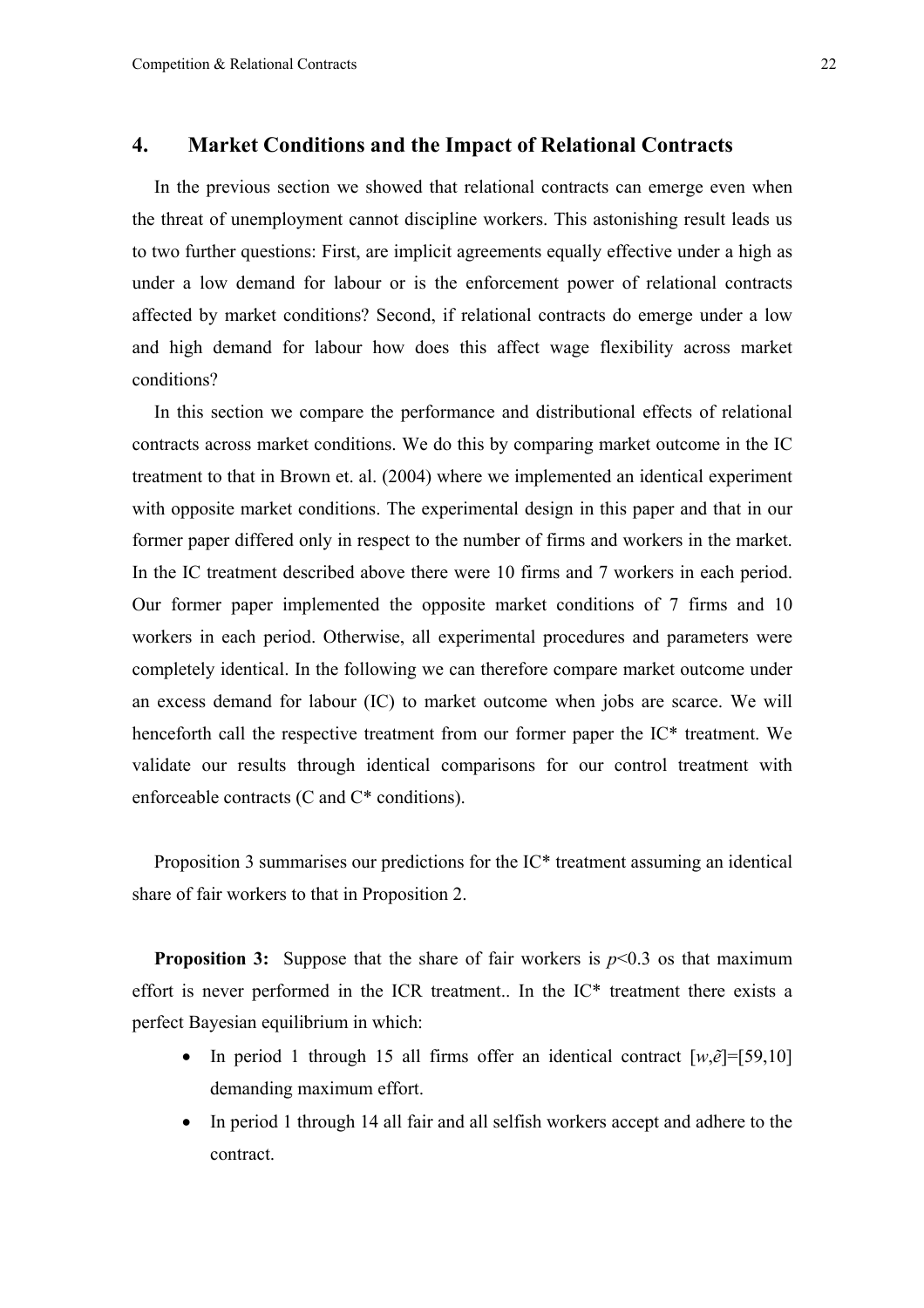• In period 15 fair workers perform the desired effort in period 15 while selfish workers shirk.

Proof: see Proposition A3 in the appendix.

Comparing Proposition 3 to Proposition 2 we see that equal performance is possible in the IC and IC\* treatments. This replicates the finding of MacLeod & Malcolmson (1998) that implicit contracts can be equally effective across market conditions. However, high effort of selfish workers is much "easier" to sustain in the IC\* than in the IC treatment. With an excess supply of labour simple rents ("efficiency wages") are sufficient to generate reputational incentives, because workers know that it is definitely hard to get a new contract if they shirk. In the IC treatment we require not only that incumbent firms offer rents, but also that "outside" firms regard switching workers as less trustworthy. If workers believe that some outside firms do not discriminate against switching workers then reputational incentives in the IC treatment collapse. In view of the greater difficulties to motivate effort in the IC treatment we predict that aggregate performance is higher in the  $IC^*$  than in the  $IC$ .

Proposition 2 and 3 also provides us with predictions regarding wage rigidity across treatments. The propositions suggest that firms will offer identical contract terms across market conditions, implying very strong wage rigidity. In contrast wages in the complete-contracts treatments vary strongly between market conditions. In the C treatment we predicted that all gains from trade will be reaped by workers so that wages are at their maximum. In the C\* treatment scarce jobs would imply that firms yield all gains from trade so that wages just compensate workers for their cost of effort. We can therefore establish two hypotheses regarding the emergence and impact of relations across market conditions:

**H4:** Market performance, i.e. the mean effort level, is higher in the IC\* than in the IC treatment.

**H5:** Relational contracts lead to strong rigidities in distribution across market conditions. Mean wages vary much less between the IC and IC\* treatments than they do between the C and C\* treatments.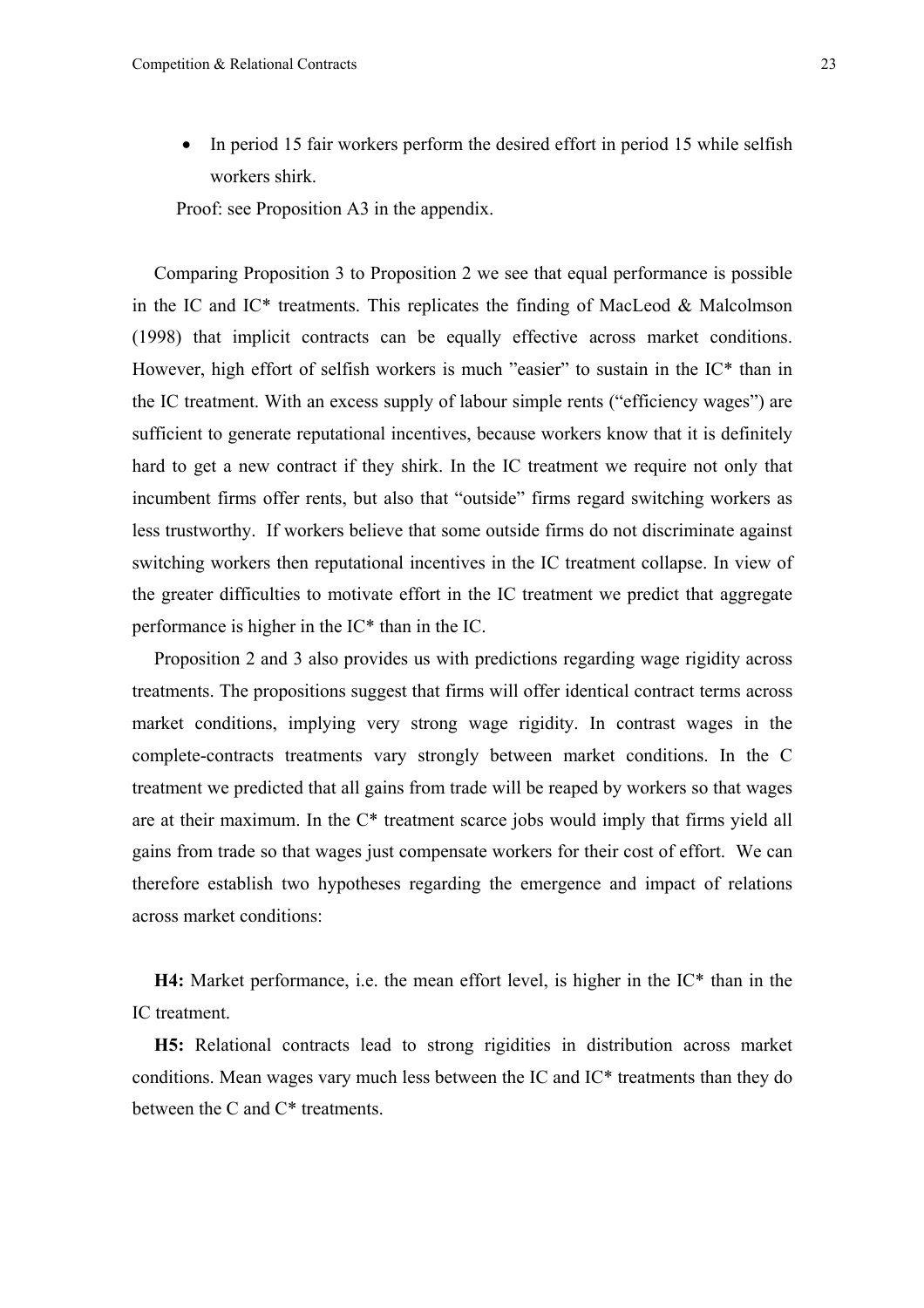#### **4.1. Relations and Efficiency**

Figure 5 illustrates the frequency of long term relations in the IC and IC\* treatments. The figure classifies relations according to their total length. We distinguish between one-shot transactions (relation was broken off after only 1 period), short relations of 2-5 periods, medium-term relations of 6-10 periods and long-term relations with a total duration of 11-15 periods. For each trade we identified the final length of the relationship in which it took place. The figure shows the share of all trades which took place in one-shot, short, medium-term and long-term relations.

Figure 5 shows that long-term relations are much less frequent in the IC than in the IC\* treatment. In the IC\* treatment over a third of all trades take place in relations of 11 and more periods while 45% of all trades take place in relations of 6 and more periods. In contrast, in the IC treatment only 10 % of all trades take place long-term relations while only 25% take place in relations of less more than 5 periods.





A non-parametric test confirms that average tenure is significantly lower in the IC than in the IC\* treatment. For each trade we computed the previous length of the relationship between the trading parties. Then we took the mean "previous length of the relationship" across trades for each session. This measure of duration is 1.7, 1.9, 2.59, 2.59, and 3 in the five IC sessions while it is 2.2, 2.62, 3, 5.2 and 6.2 in the five  $IC^*$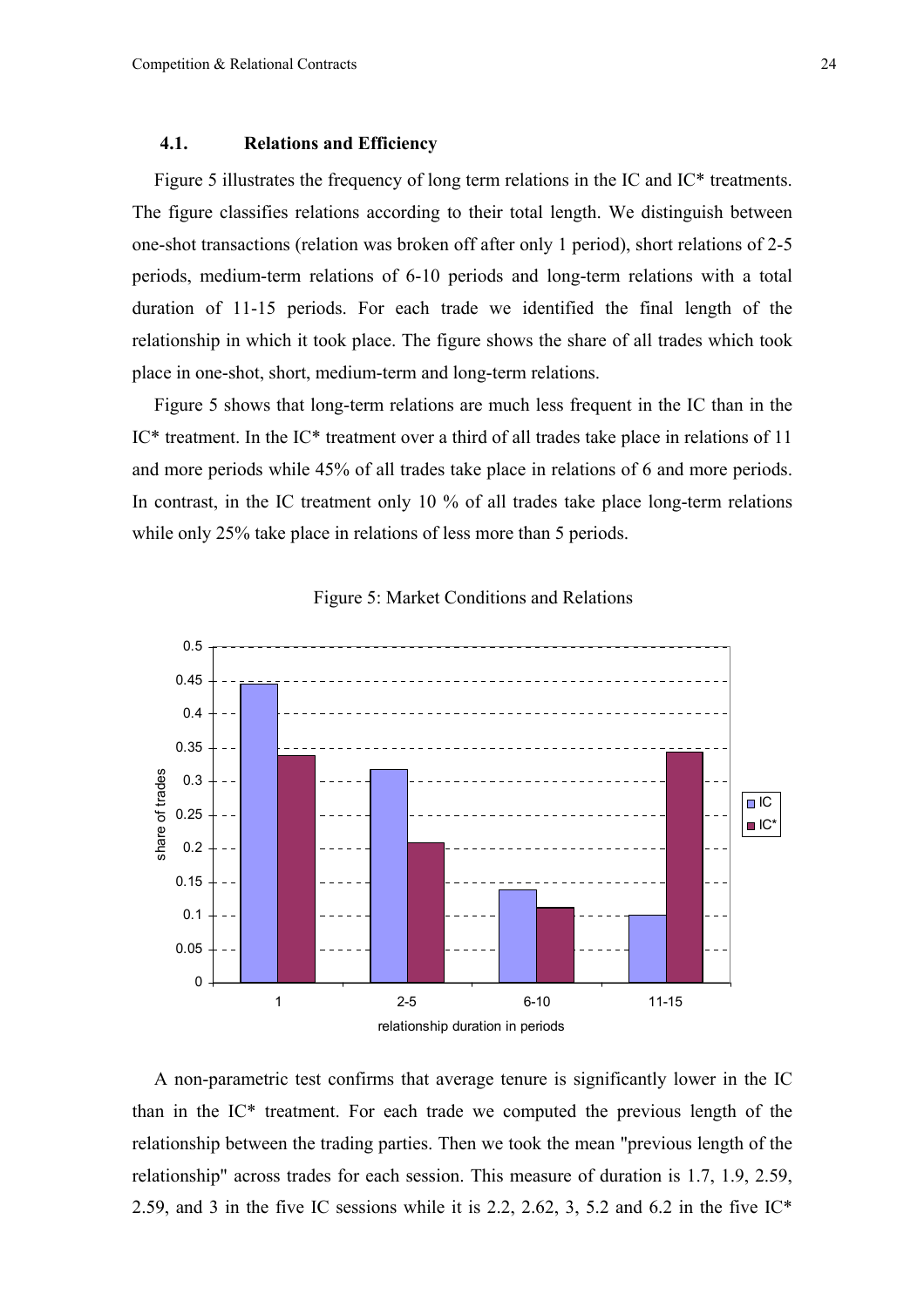sessions. A (2-sided) Mann-Whitney Test comparing these session averages rejects the hypothesis that relationship duration is identical in the IC and IC\* treatments. However, due to the strong variance in session outcome of the IC\* this result is only of borderline significance (p=.075).

Figure 5 suggests that high competition for workers makes it more difficult to sustain relational contracts, as workers are no longer reliant on their incumbent principle. This conjecture is confirmed by examining the break up of relations in the IC and IC\* treatments. A contract renewal required two decisions in our experiment. First, the firm had to offer a private contract to his prior worker. Then the worker had to accept this offer from among the available private and public contracts. If favourable market conditions for workers are responsible for less relations in the IC treatment, we should see that repeat trades fail at the second stage: The break up of relations in the IC would be due to workers not accepting repeat contracts of firms. A regression analysis confirms that this is the case.

Using the maximum-likelihood probit method we regressed the probability of a firm offering a repeat contract on his workers prior effort and a dummy variable "IC" which is 1 for all trades in the IC treatment and 0 for all trades in the IC\* treatment. Controlling for session effects and applying robust standard errors we find that the IC dummy is insignificant (coeff =.075,prob=.325). Thus firms are equally likely to offer a repeat contract under both market conditions, ceteris paribus. We then regressed the probability of a worker accepting a repeat contract on the wage offered by the firm and the IC dummy. Controlling again for session effects and applying robust standard errors we find a significant negative coefficient for the IC dummy (coeff  $=$ -.440, prob $=$ .001). A renewal contract with an identical wage offer had a 44% lower chance of being accepted by the worker in the IC treatment than in the IC\* treatment.

Figure 5 provides us with a first indication that higher demand for workers may lead to less relational contracts than when workers must fear unemployment. However, less long-term relations does not necessarily imply that relational contracts are less effective in the IC than in the IC\* treatment. Our predictions suggest that workers in the IC treatment are motivated by the promise of quasi-rents in their incumbent relation. They perform high effort because they expect their incumbent firm to offer them higher future wages than they might get in the public market. Figure 2 showed that workers in the IC treatment do indeed have a higher probability of receiving lucrative future contract terms if they perform well. Thus workers can "insure" themselves against lower wages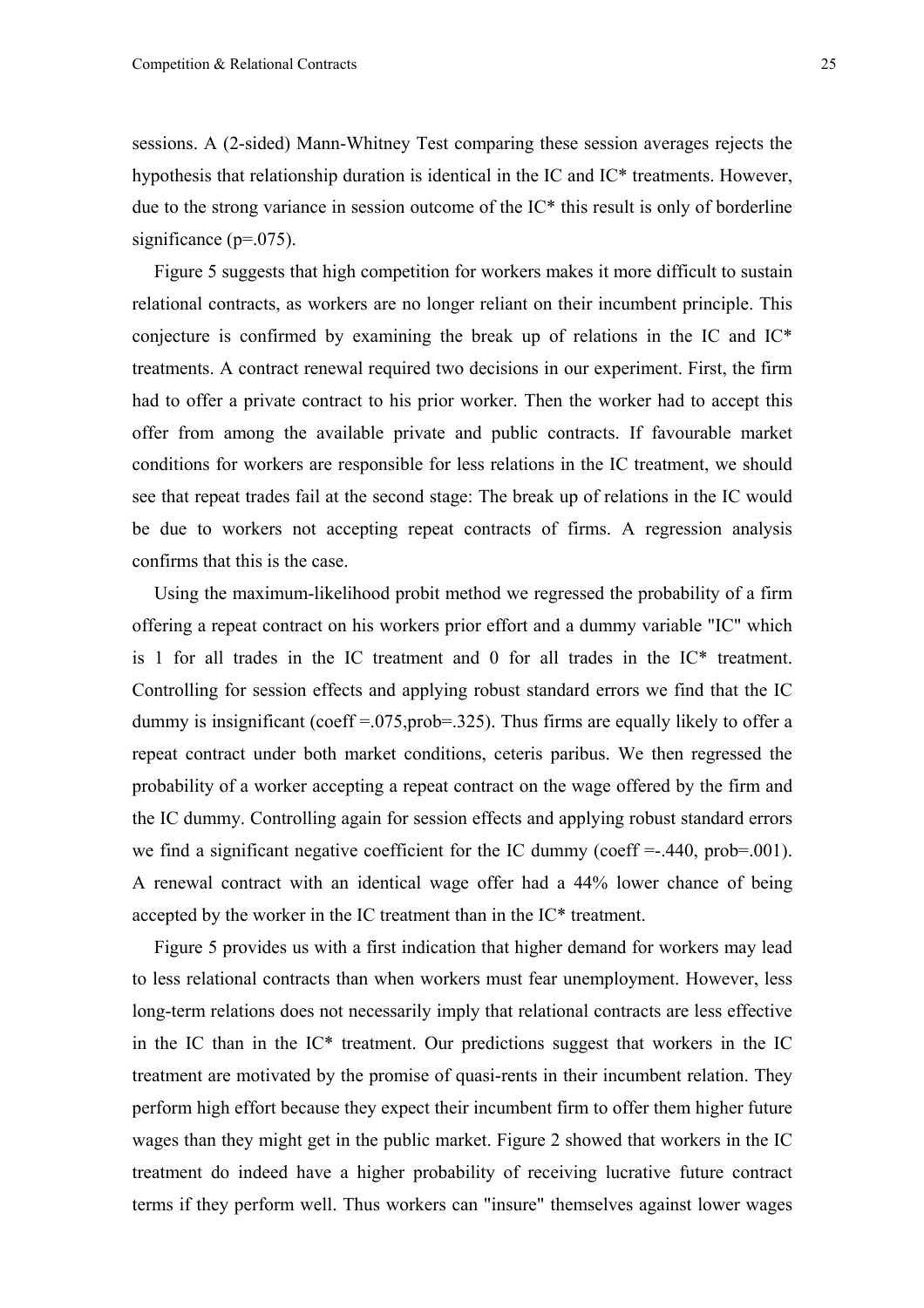$\overline{a}$ 

in the public market by performing well. This, however, does not mean that a worker will not break off a relationship if he gets the chance of a higher wage elsewhere. Thus, we may observe more break-offs of relations in the IC than in the IC\* treatment (where such opportunities for switching are lower) although implicit agreements are actually at work.

The effectiveness of implicit agreements in our experiment is determined by the number of actual trades and the effort level provided by workers in these trades. As the maximum number of trades were sealed in each treatment<sup>4</sup> a comparison of market performance between the treatments can rely on a comparison of mean effort. Figure 6 illustrates the mean effort level for the IC, IC\*, C and C\* treatments by period.



Figure 6: Market Conditions and Market Performance

Figure 6 displays an astonishing result: market performance is not affected at all by higher demand for workers. Mean effort evolves nearly identically in the IC and IC\* treatments, rising from an initial level of around 6 to roughly 8 and then suffering from an end-game effect which reduces effort to roughly 5. The end-game effect seems to set in earlier on in the IC treatment where competition for workers is higher. This is a slight

<sup>4</sup> In each treatment a maximum number of 525 trades could be sealed (7 in each of the 15 periods in each of 5 sessions). In the C, IC, C\* and IC\* conditions 518, 520, 519 and 523 trades were made respectively.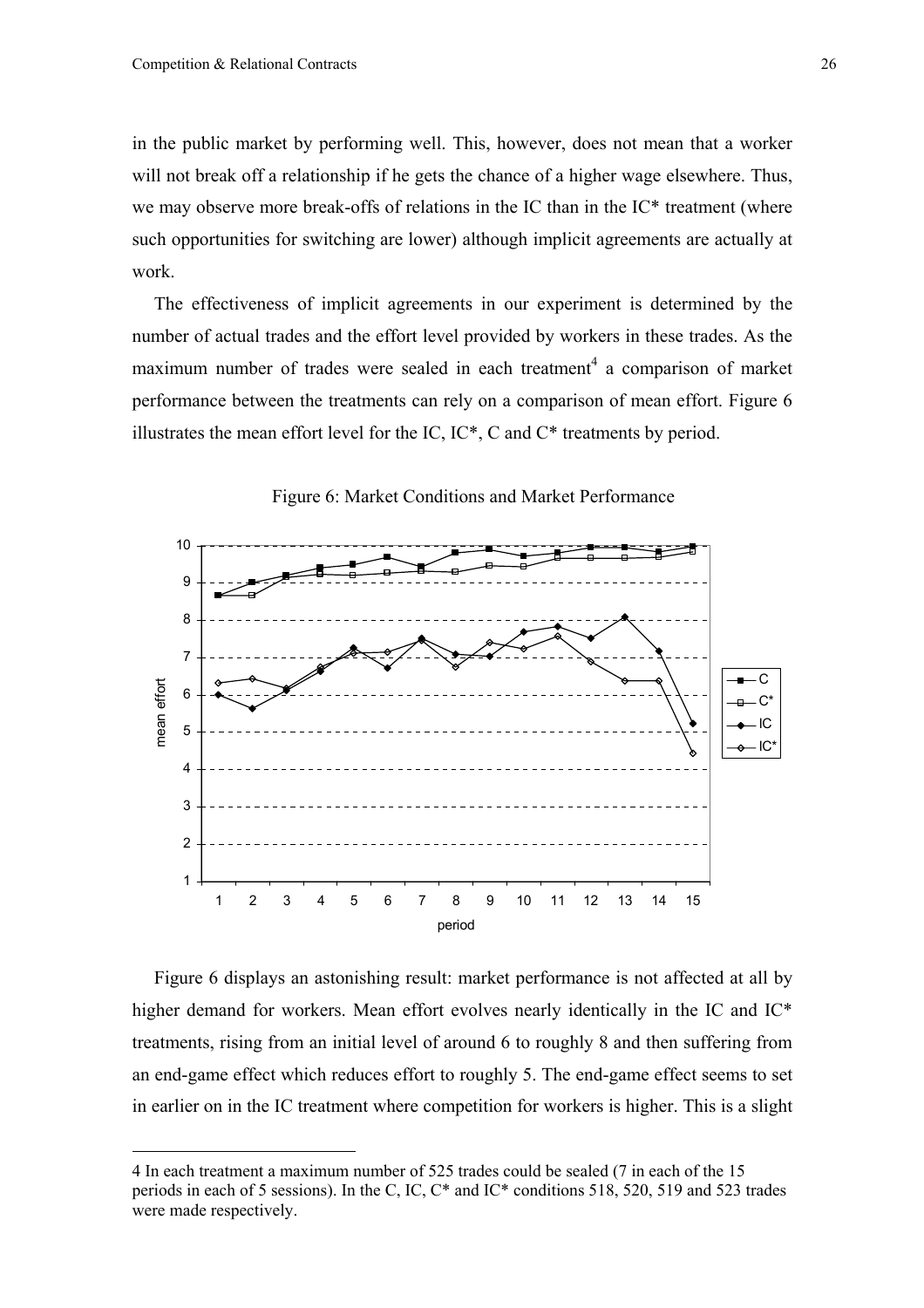indicator that when workers are less disciplined by market conditions contract enforcement may be more difficult. However, on aggregate market performance in the IC treatment with an average effort of 6.7 is all but equal to that in the IC\* treatment (6.9). A (2-sided) Mann-Whitney Test on session averages suggests that market conditions do not affect market performance at all when contracts are not enforceable  $(p=421)$ . <sup>5</sup> Figure 6 rejects our hypothesis H4 and leads us to our fourth result:

*Result 4: The potential of relational contracts to enforce effort is stable across market conditions. High competition for workers leads to a lower frequency of longterm relations. However, market performance is not reduced as workers perform well in order to insure themselves against lower wages in the public market.*

#### **4.2. Relational Contracts and Wage Rigidity**

When relational contracts dominate exchange, the distribution of surplus is unlikely to vary strongly with market conditions. MacLeod and Malcolmson (1998) predict that distribution in implicit agreements will not fully be determined by market forces, but rather by social norms which prevent either firms or workers from using a strong market position to renegotiate terms. As these social norms may remain stable over market conditions, so may the distribution of surplus. This prediction is supported by Brandts and Charness (2004) who find that norms of gift-exchange prevent major variations of wages across labor market conditions.

As market performance is identical in the IC and IC\* treatments (as well as in the C and  $C^*$ ) our design allows us to compare distribution of surplus by simply looking at average wages levels. Figure 7 shows the mean wage level by period for all four treatments. The figure shows that when contracts are enforceable the distribution of surplus is strongly affected by market conditions. In the C treatment firms compete strongly for workers, bidding wages up throughout the experiment. Payments rise from under 60 to well over 80 during the course of the C treatment. In contrast, in the  $C^*$ treatment workers compete for contracts driving wages down to just over 30 during the

<sup>&</sup>lt;sup>5</sup> Not surprisingly, market conditions do not affect market efficiency at all when contracts are enforceable. Figure 6 shows that effort levels are almost at their maximum in both the C condition and the C\* condition. In the C condition average effort is 9.6 overall periods, while in the  $C^*$  condition it is 9.3.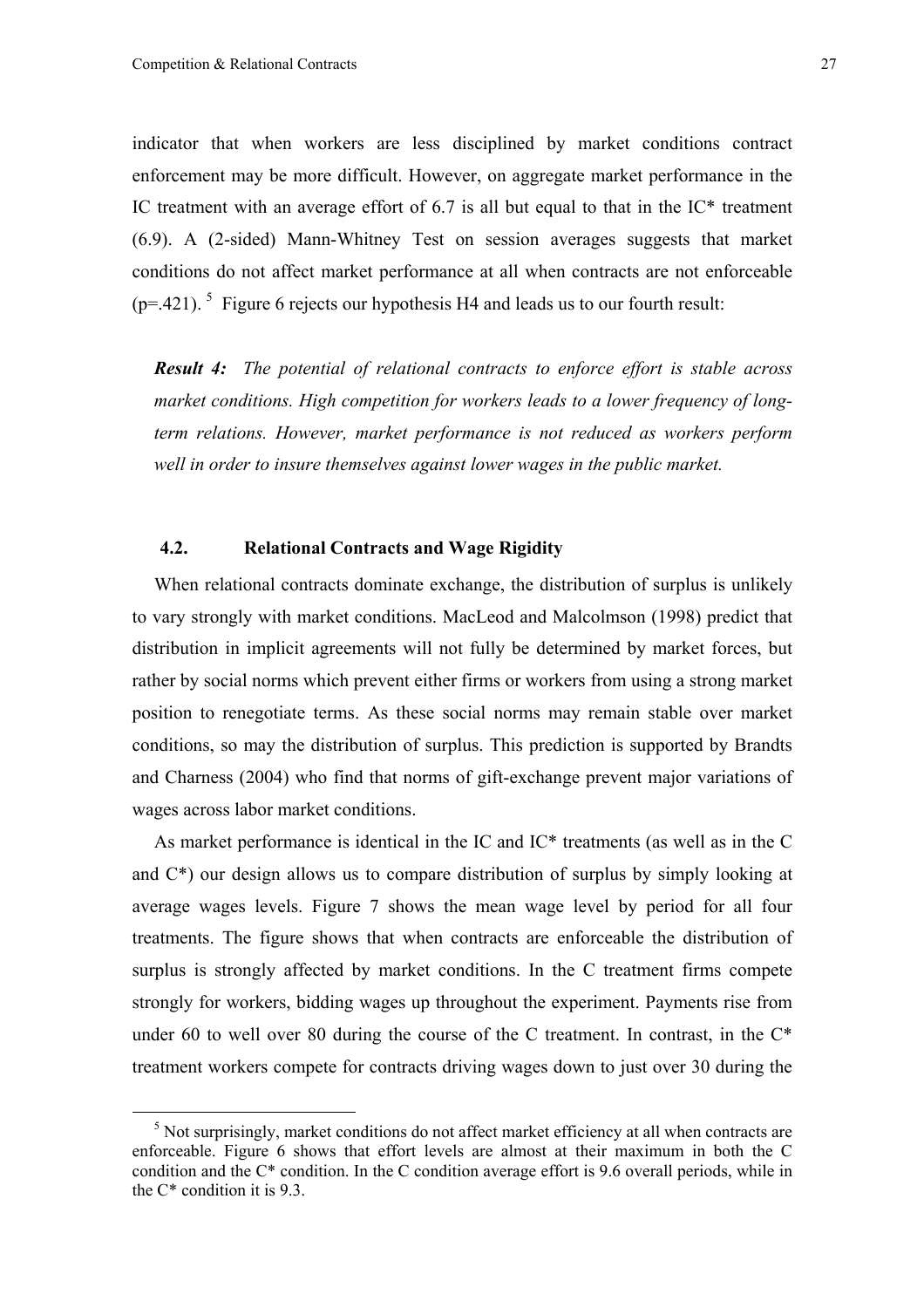course of the experiment. The mean wage level over all periods is only 33.3 in the C\* treatment compared to 72.5 in the C treatment. Thus when contracts are enforceable the difference in wages between market conditions is on average 29.8.





When contracts are not enforceable wages are much more rigid. In the IC treatment the wage level hovers between 50 and 60 throughout the experiment leading to a mean wage of 54.2. In the IC<sup>\*</sup> treatment (where workers compete for contracts) wages are lower at a mean level of 40.1. Market conditions therefore do affect distribution when contracts are not enforceable $6$ . However, the impact of market conditions on distribution is substantially lower than when contracts are enforceable. The mean difference in wages between the IC and IC\* treatment is 14.1, less than half the corresponding difference when contracts are enforceable!

Figure 7 confirms the prediction of MacLeod and Malcolmson (1998) that relational contracts do isolate distribution from competitive pressures. One could even argue that the figure only provides a conservative estimate of the actual rigidities which might arise in the face of a market shock. Remember that participants in our IC condition did not subsequently take part in IC\* condition (or visa-versa). Thus if distribution is

 $\overline{a}$ 

<sup>6</sup> This finding is confirmed by a 2-sided Mann Whitney test on session averages which rejects the hypothesis that wages are identical in the IC and IC\* treatments (prob.=0.008).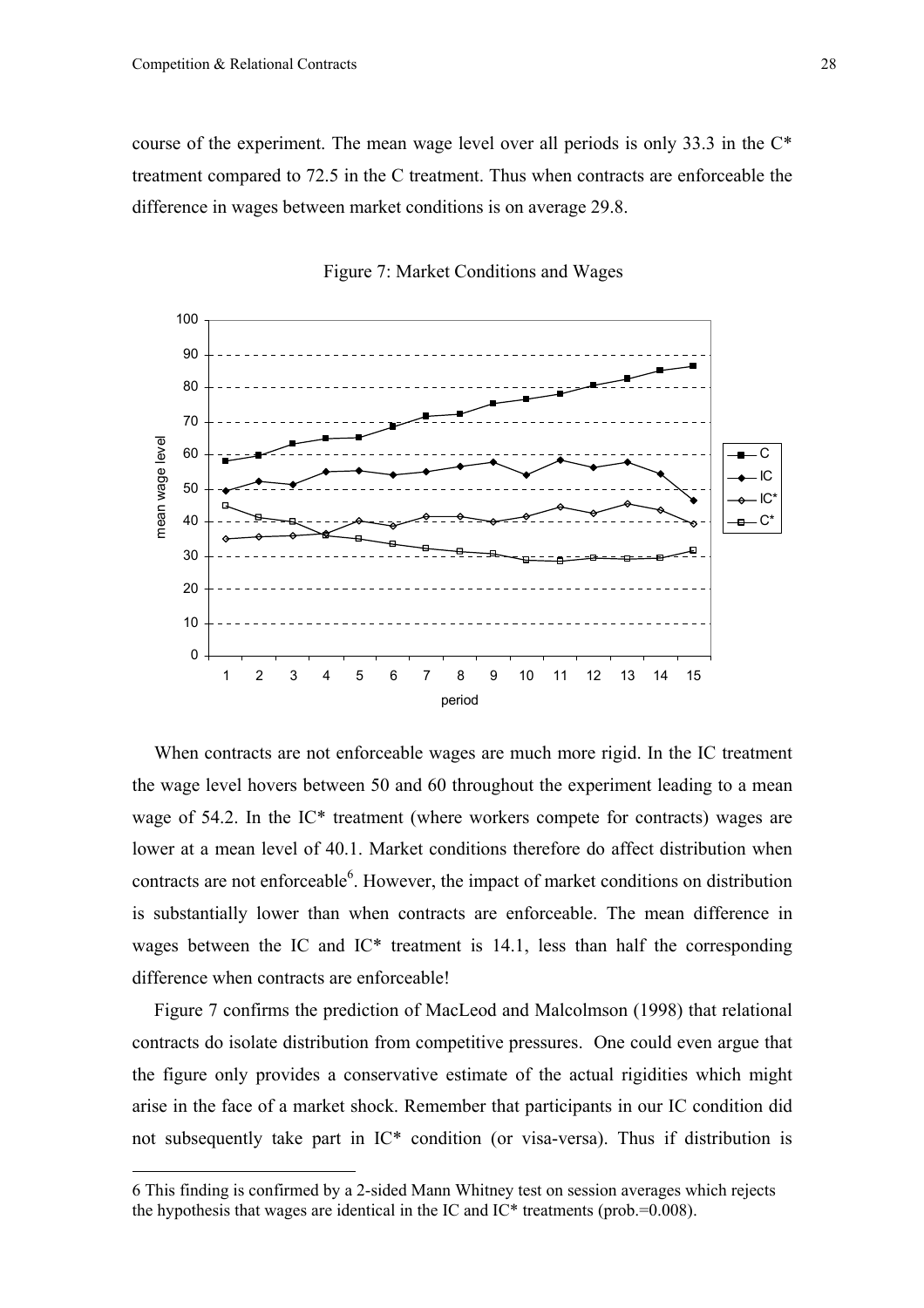influenced by social norms, then in our experiment these norms can develop independently according to market conditions, as participants have not experienced the opposite market condition. Now suppose that a firm and a worker establish a relationship in the IC treatment and then suddenly find themselves in the IC\* treatment. If the social norm which influenced that relation does not change with market conditions, then we can expect that payment levels will be even more rigid.

Figure 7 confirms our hypothesis H5 and leads us to our final result:

*Result 5: The emergence of relational contracts leads to strong wage rigidities across market conditions.* 

## **5. Conclusions**

In this paper we have compared the emergence and impact of relational contracts across market conditions. We showed that effective implicit agreements can emerge even when workers are not "disciplined" by the threat of unemployment. Indeed, we find that increased demand for workers has no adverse effect on the potential of relational contracts to enforce high effort. With relational contracts dominating exchange across market conditions we find strong rigidities in the distribution of surplus between firms and workers.

 With respect to the labor market our results show that unemployment is by no means a necessary disciplining device (Shapiro and Stiglitz, 1984) when employment contracts are costly to enforce. Our findings confirm the predictions of MacLeod and Malcolmson (1998) and Carmichael (1984) that involuntary unemployment is not a natural phenomenon of labor markets which suffer contracting problems. Our results further provide strong evidence that implicit agreements are an important source of distributional rigidities over the business cycle. This finding supports labor market theories (Akerlof and Yellen, 1990) and empirical studies (Fehr and Falk, 1999) which suggest that contract enforcement is a major source of wage rigidities.

Our results however also bear implications for the credit market where they can be applied to the impact of financial liberalization on credit market performance. On the one hand our findings confirm that lenders can enforce good behaviour of borrowers even when these have many alternative sources of credit (Boot and Thakor, 1994). Thus increased competition among lenders due to financial liberalization must not lower the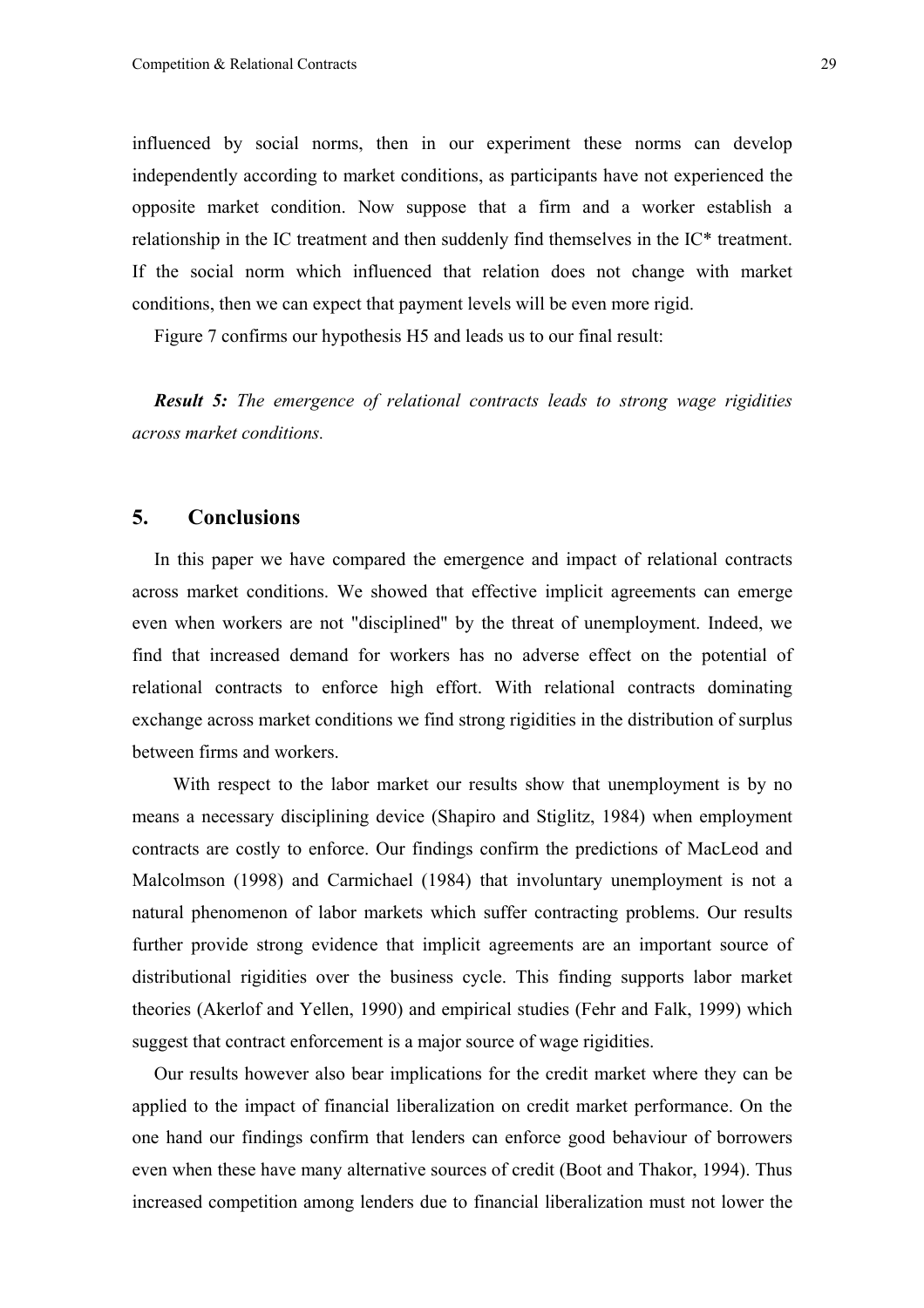ability of lenders to discipline borrowers and therefore may not reduce the availability of credit. On the other hand our results show that borrowers may not benefit strongly from increased competition in credit markets. We find that relational contracts isolate the distribution of surplus from competitive pressures, so that in credit markets where contract enforcement is costly interest rates may not fall when competition among lenders rises.

### **References**

Akerlof, G.A. and J.L. Yellen (1990): "The Fair Wage-Effort Hypothesis and Unemployment", Quarterly Journal of Economics, 105, 2, 255-283.

Auer P. and S. Cazes (2000): "The Resilience of the Long-Term Employment Relationship: Evidence from Industrialized Countries", International Labor Review, 139, 4, 379-408.

Baker, G., R. Gibbons and K.J. Murphy (2002): "Relational Contracts and the Theory of the Firm", Quarterly Journal of Economics, 109, , 1125-56.

Banerjee A.V. and E. Duflo (2000): "Reputation Effects and the Limits of Contracting: A Study of the Indian Software Industry", Quarterly Journal of Economics, 115, 3, 989-1017.

Bewley, T.F. (1995): "A Depressed Labor Market as Explained by Participants", Amercian Economic Review, 85, 2, 250-54.

Bleakley H., A.E. Ferris and J.C. Fuhrer (1999) "New Data on Worker Flows During Business Cycles", New England Economic Review, July/August, 49-76.

Blinder A.S. and D. Choi D (1990): "A Shred of Evidence on Theories of Wage Stickiness", The Quarterly Journal of Economics, 105, 4, 1003-1015.

Brandts J. and G. Charness (2004) "Do labor Market Conditions Affect Gift Exchange? Some Experimental Evidence", Economic Journal, 114, 684-708.

Brown, M. (2005) "Relational Contracts in Finite Games, Mimeo.

Brown, M., A. Falk and E. Fehr (2004): "Relational Contracts and the Nature of Market Interactions", Econometrica, 72, 4, 747-780.

Boot, A.W.A, and A.V. Thakor (1994): "Moral Hazard and Secured Lending in an Infinitely Repeated Credit Market Game", International Economic Review, 35, 4, 899- 920.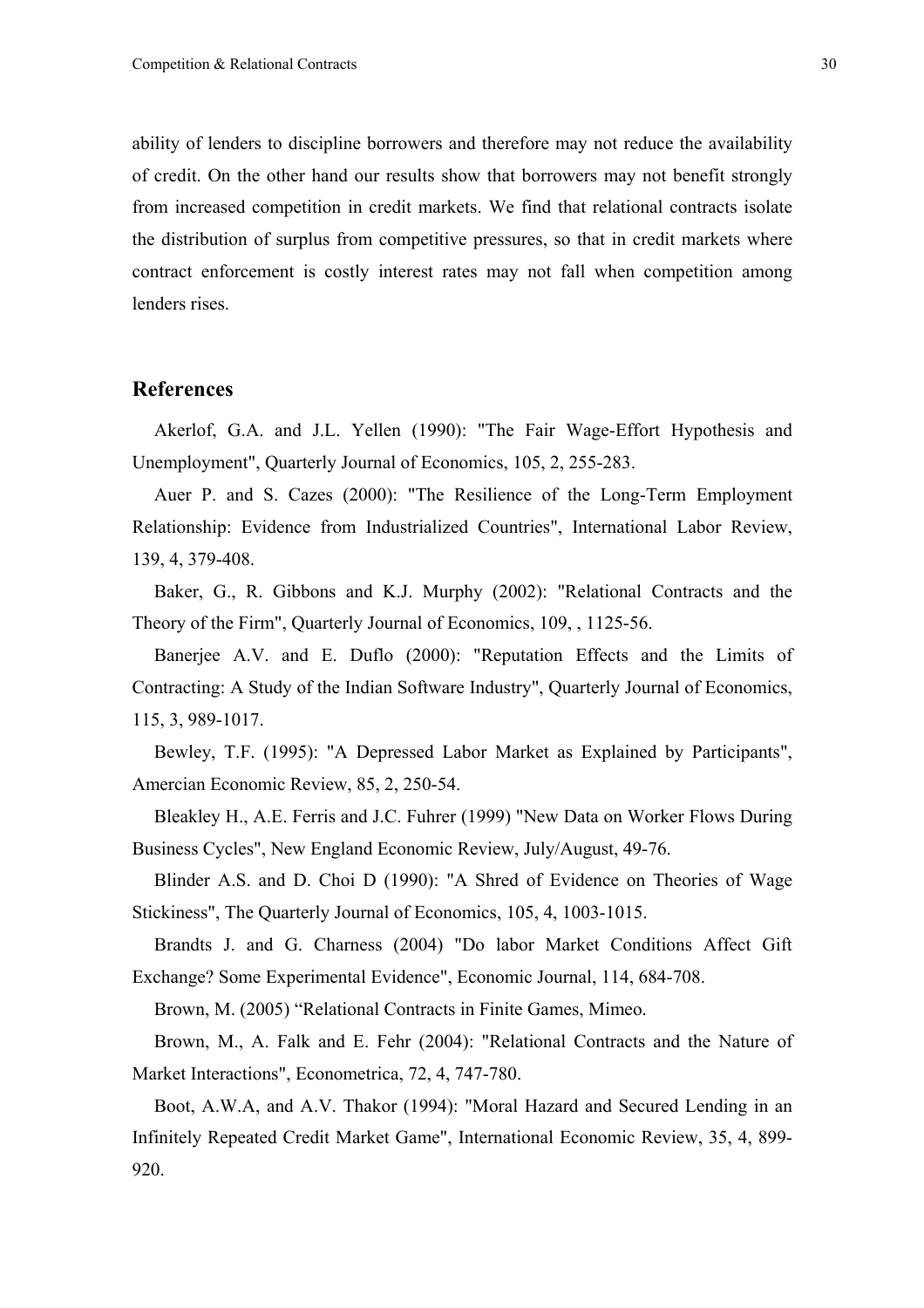Boot, A.W.A, and A.V. Thakor (2000): "Can Relationship Banking Survive Competition?", Journal of Finance, LV ,2 , 679-713.

Bull, C., (1987): "The Existence of Self-Enforcing Implicit Contracts", Quarterly Journal of Economics, 102, 147-159.

Camerer C. F. (2003): Behavioral Game Theory: Experiments in Strategic Interaction, Princeton, Princeton University Press.

Carmichael, L. (1984): "Can Unemployment be Involuntary?: Comment", American Economic Review, 75, 5, 1213--1214.

Cetorelli N. and M. Gambera (2001): "Banking Market Structure, Financial Dependence and Growth: International Evidence from Industry Data", Journal of Finance, LVI , 2, 617-648.

Elsas R. and J.P. Krahnen (1998): "Is Relationship Lending Special? Evidence from Credit-File Data in Germany", Journal of Banking and Finance, 22, 1283-1316.

Falk A. and U. Fischbacher (forthcoming): A Theory of Reciprocity, Games and Economic Behavior.

Fehr E. and A. Falk (1999): "Wage Rigidity in a Competitive Incomplete Contract Market", Journal of Political Economy, 107, 1, 106-134.

Fehr, E. and K. Schmidt (1999): "A Theory of Fairness, Competition and Cooperation",Quarterly Journal of Economics 114, 817-868.

Fehr E. and C. Zehnder (2004): "Reputation and Credit Market Formation", Mimeo, University of Zürich.

Fischbacher, U. (1999): "z-Tree: Experimental Software", University of Zurich.

Hall R.E. (1982): "The Importance of Lifetime Jobs in the U.S. Economy", American Economic Review, 72, 4, 716-724.

Hörner J. (2002): "Reputation and Competition", American Economic Review, 92, 3, 644-663.

Hutchens, R. M. (1989): "Seniority, Wages and Productivity: A Turbulent Decade", Journal of Economic Perspectives, 1989, 3, 4, 49-64.

Kranton R. (1996): "Reciprocal Exchange: A Self-Sustaining System", American Economic Review, 86, 4, 830-851.

Kreps, D., P. Milgrom, J. Roberts and R. Wilson (1982): "Reputation and Imperfect Information", Journal of Economic Theory 27, 253-279.

Lazear, E. P. (1982): "Agency, Earnings Profiles, Productivity and Hours Restrictions", American Economic Review, 71, 606-620.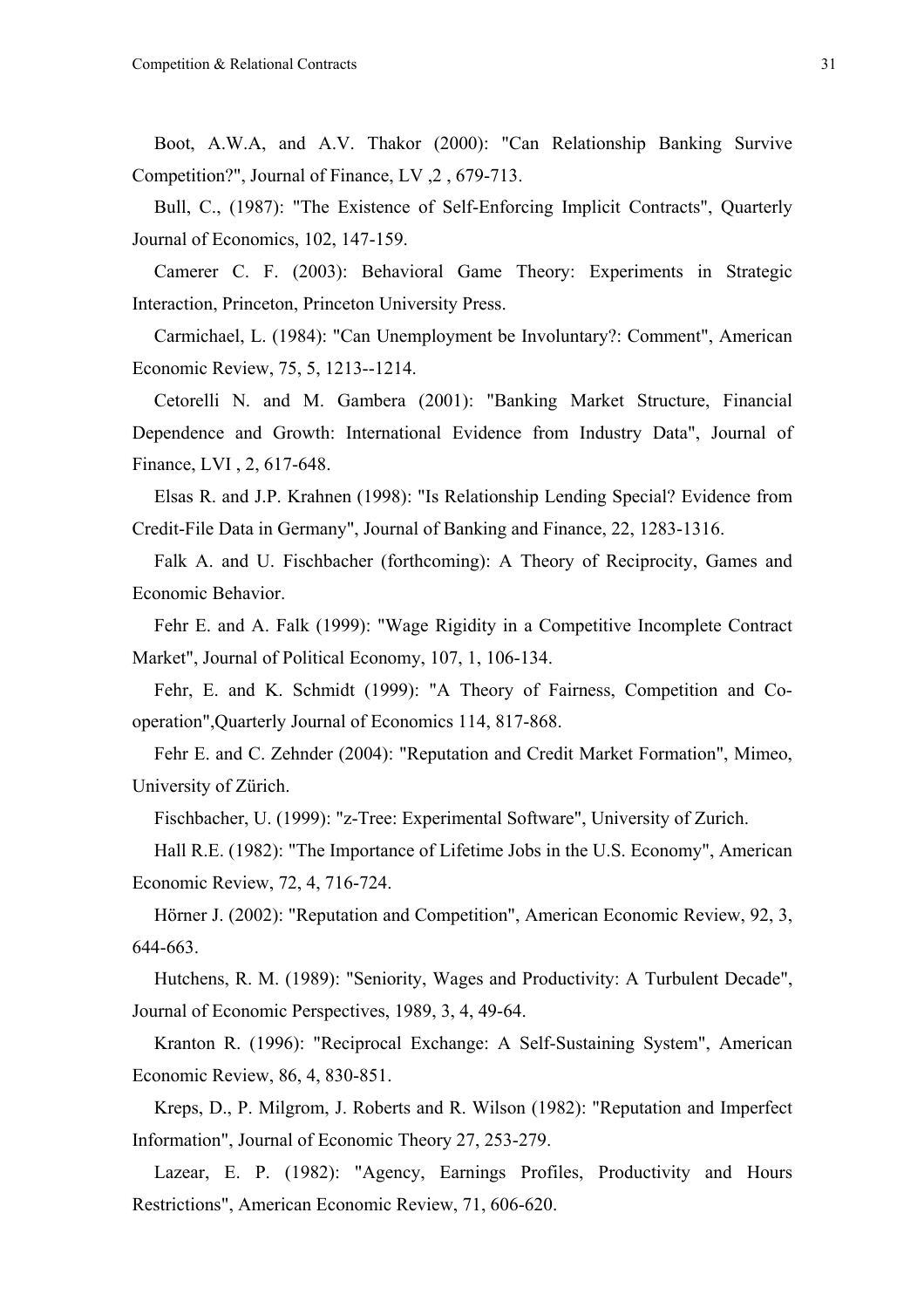MacLeod, W. B. (2000) "Complexity and Contract", Revue d'Economie Industrielle, 92, 149-178.

MacLeod, W. B. & J. M. Malcolmson (1989): "Implicit Contracts, Incentive Compatibility, and Involuntary Unemployment", Econometrica, 57, 2, 447-480.

MacLeod, W. B. & J. M. Malcolmson (1998): "Motivation and Markets", American Economic Review, 88, 388-411.

McMillan, J. and C. Woodruff (1999): "Interfirm Relationships and Informal Credit in Vietnam", Quarterly Journal of Economics, 114, 4, 1285-1320.

Petersen M.A. and R.G. Rajan (1994): "The Benefits of Lending Relationships: Evidence from Small Business Data", The Journal of Finance, XLIX, 1, 3-36.

Petersen M.A. and R.G. Rajan (1995): "The Effect of Credit Market Competition on Lending Relationships", The Quarterly Journal of Economics, 110, 2, 407-443.

Shapiro, C. & J. E. Stiglitz (1984): "Equilibrium Unemployment as a Worker Discipline Device", American Economic Review, 74, 433-44..

Williamson, O.E. (1975): Markets and Hierarchies: Analysis and Antitrust Implications, New York: The Free Press.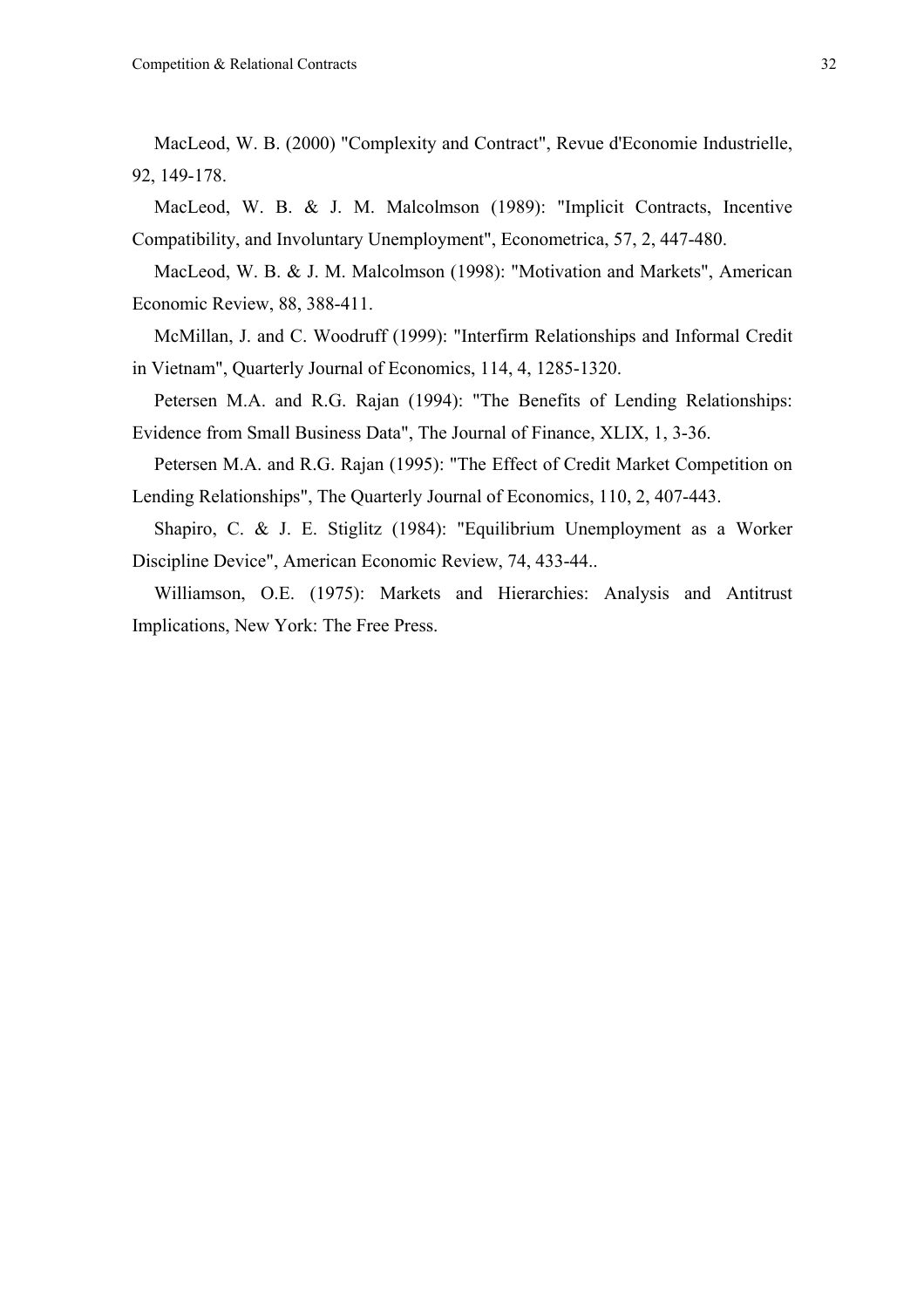## Appendix

In this appendix we prove the predictions established in setion 2. In order to simplify our analysis we examine a simplified version of our experimental game in which effort costs and revenues are linear in effort. We further simplify the analysis by normalising effort to lie within the range  $e \in [0, 1]$ .

#### The Model

We analyse a game which lasts for a finite number of  $T$  periods, and in each period t two stages occur:

- At stage 1 the firm offers a contract to the worker. A contract stipulates a non-negative wage offer  $w_t \geq 0$ . The contract also states the desired effort level of the firm  $\tilde{e}_t \in [0,1]$ , whereby 0 is the minimum and 1 is the maximum effort level defined by the firms technology.
- At stage 2 the worker decides whether to accept or reject the offer. If the worker accepts the contract he chooses his actual effort level e. The worker can choose any feasible effort level  $e_t \in [0,1]$ , irrespective of what effort the firm desired.

At the end of each period the firm earns monetary payoffs of:

$$
[A1] \ \pi_t = \begin{cases} \ q e_t - w_t & \text{if a contract offer is accepted} \\ 0 & \text{otherwise} \end{cases}
$$

The worker earns monetary payoffs of:

$$
[A2] \ v_t = \begin{cases} w_t - ce_t & \text{if a contract is accepted} \\ 0 & \text{otherwise} \end{cases}
$$

The technology of the firm is such that the marginal revenue of effort  $q$  is constant and strictly positive. The marginal cost of effort to the worker  $c$  is also constant and strictly positive. We assume that the worker and the firm have an outside option of zero. We assume that  $q>c$  so that surplus  $(q-c) e_t$  is maximised in each period  $t$  when a worker performs the maximum effort level  $e_t = 1.$ 

We assume that the worker may have preferences which incline him to provide non-minimal effort even in a one-shot situation. We assume that with probability  $\delta \in (0,1)$  a worker is fair. The utility of a fair worker in any period t is given by:

$$
[A3] \ u_t = \begin{cases} \v_t & \text{if } w_t - c\tilde{e}_t < q\tilde{e}_t - w_t \\ v_t - b\max[\tilde{e}_t - e_t; 0] & \text{if } w_t - c\tilde{e}_t \ge q\tilde{e}_t - w_t \end{cases}
$$

We assume that a fair worker has a bad conscience if he does not fulfill a contract which offers him "fair" contract terms. We assume that the marginal disutility of non-adherence  $b$  is higher than the marginal cost of effort  $c$  so that a fair worker will always adhere to any contract which offers him at least the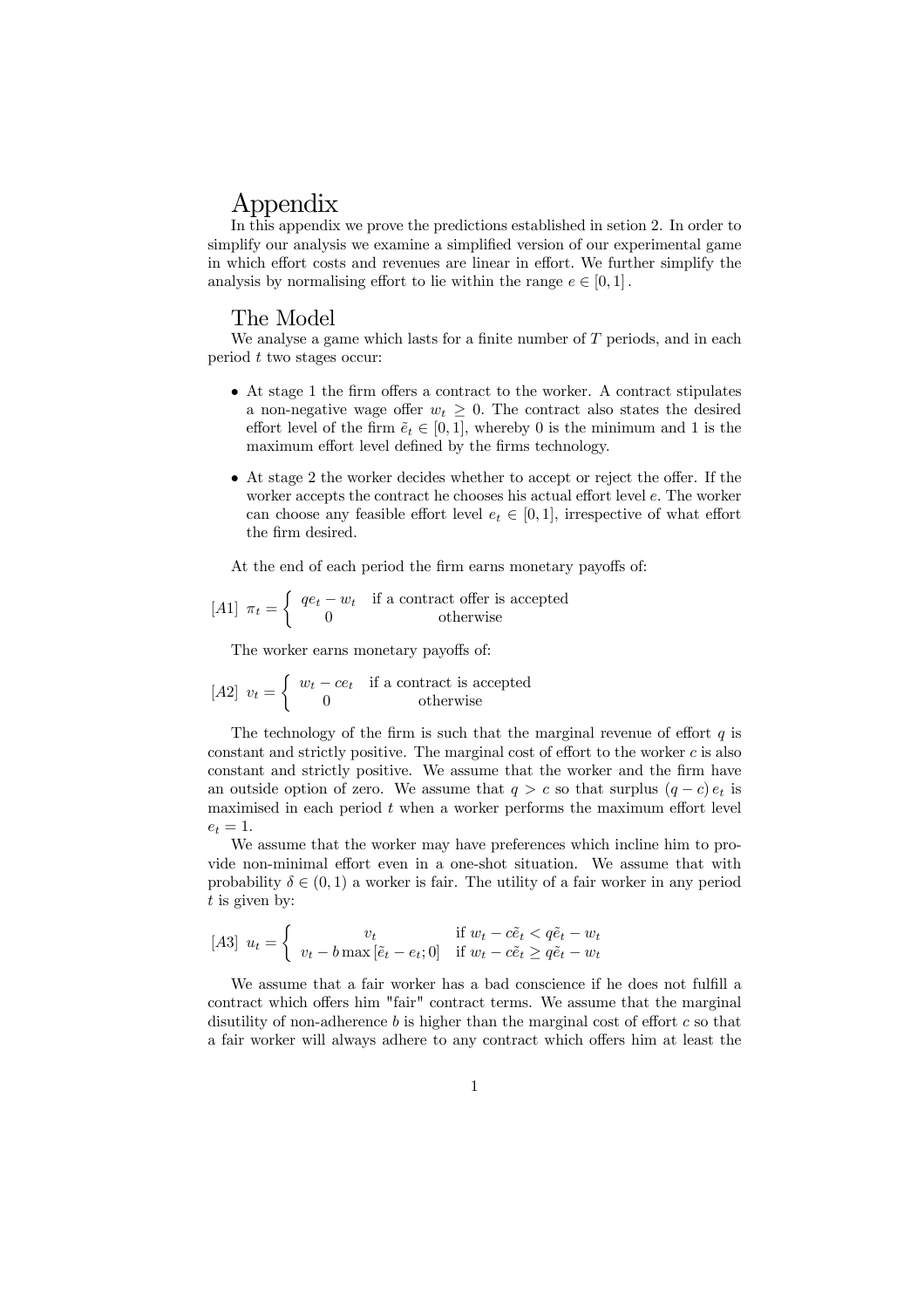same earnings as the firm. If the firm offers unequal contract terms a fair worker does not suffer from a bad conscience if he shirks.

#### Incomplete Information in the One Period Game

We first examine a one-period game of incomplete information which resembles our ICR treatment.

Proposition A1: Consider a game of  $T = 1$  period with of  $n > 1$ selfish firms and 1 worker who is fair with probability  $\delta \in (0,1)$ . If  $\delta < \frac{1}{2} + \frac{c}{q}$  there exists no perfect Bayesian equilibrium in which a worker performs a positive effort. If  $\delta \geq \frac{c}{q}$  there exists a perfect bayesian equilibrium in which a fair worker performs maximum effort while a selfish worker shirks.

**Proof of Proposition A1:** Throughout this proof we drop the time index as we are looking at a one-period game.

The firm knows that with a probability  $1 - \delta$  each worker is selfish. If a worker is selfish he will accept any contract and perform  $e = 0$ . The firm also knows that with probability  $\delta$  each worker is fair. If a fair worker accepts a contract he will perform  $e = \tilde{e}$  if he receives a fair contract, i.e.  $w - c\tilde{e} \geq q\tilde{e} - w$ or  $w \geq \frac{(c+q)\tilde{e}}{2}$ . If he receives an unfair contract he will also shirk  $w < \frac{(c+q)\tilde{e}}{2}$ . The expected profit of a firm is given by

$$
[A4] \ \pi^e = \begin{cases} \ q\tilde{e}\delta - w & \text{if } w \ge \frac{(c+q)\tilde{e}}{2} \\ 0 & \text{if } w < \frac{(c+q)\tilde{e}}{2} \end{cases}
$$

Firms can thus only profitably offer a contract if there exists a contract  $[w, \tilde{e}]$ so that  $q\tilde{e}\delta - w \geq 0$  and  $w \geq \frac{(c+q)\tilde{e}}{2}$ . This is only the case if:

$$
[A5] \ \delta \ge \tfrac{c+q}{2q}
$$

From [A5] we see that if  $\delta < \frac{c+q}{2q}$  there is no contract which offers nonnegative payoffs to the firm and motivates effort from a fair worker. Thus if  $\delta < \frac{c}{q}$  no firms will offer a contract to the worker. If  $\delta \geq \frac{c+q}{2q}$  there exist contracts which motivate positive effort from fair workers and non-negative expected profits for firms. The payoff of a fair worker is then maximized if  $\tilde{e}^* = 1$ and  $w^* = q\delta$ . Thus if  $\delta \geq \frac{c+q}{2q}$  the equilibrium contract in a one-period game is  $[w^*, \tilde{e}^*]=[q\delta, 1]$ . This will induce full performance of a fair worker while a selfish worker will shirk, so that the expected effort in equilibrium is  $\delta$ .

This concludes our proof of Proposition A1.

Proposition A2: Consider a game of  $T = 1$  period with 1 selfish firm and *n* workers who are fair with probability  $\delta \in (0,1)$ . If  $\delta \geq \frac{c}{q}$  there exists a perfect bayesian equilibrium in which a fair worker performs maximum effort while a selfish worker shirks. The optimal contract offer of the firm is  $[w_1^*, \tilde{e}_1^*] = \left[\frac{c+q}{2}, 1\right]$ .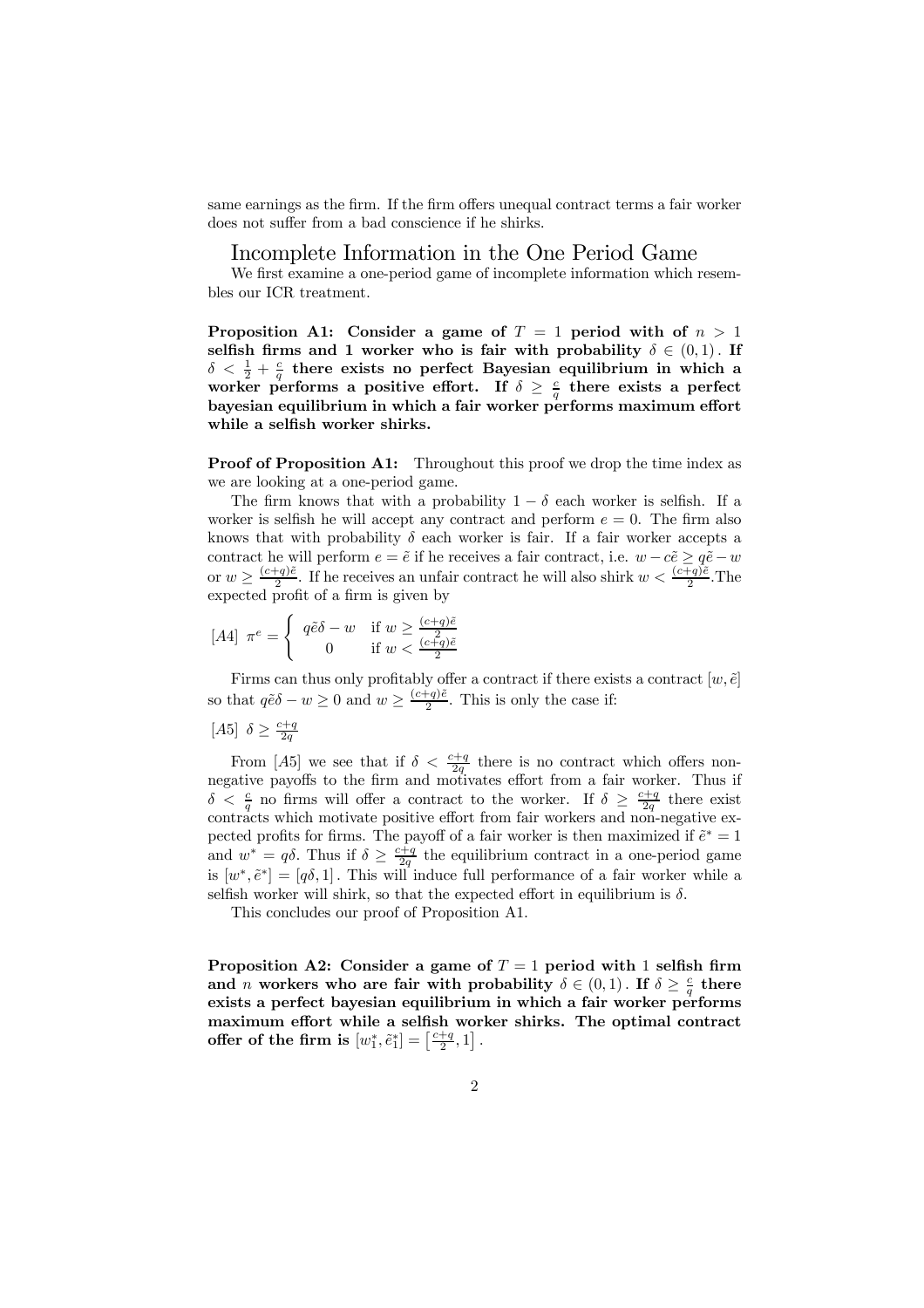Proof of Proposition A2: From Proposition A1 we know that a firm can profitably offer a contract if and only if  $\delta \geq \frac{c+q}{2q}$ . With an excess supply of labour the firm can offer the contract which maximizes its profits  $\pi^e = q\tilde{e}\delta - w$ . However it must offer a contract which gives the worker at least half the total earnings, otherwise fair workers will shirk. The firm will thus offer a contract with  $w = \frac{(c+q)\tilde{e}}{2}$  so that  $\pi^e = q\tilde{e}\delta - \frac{(c+q)\tilde{e}}{2}$ . As  $\delta \geq \frac{c+q}{2q}$  this is obviously maximized at  $\tilde{e} = 1$ .

This concludes our proof of Proposition A2.

#### Relational Contracts in Multi Period Games

Assume that it is common knowledge that  $\delta \geq \frac{c+q}{2q}$  so that from Proposition 1 we know that the labour market exists in one period game. We now show that in a multi-period game relational contracts between firms and workers can sustain maximum effort also from selfish workers.

#### Excess Supply of Labour

Consider a multi-period game with an excess supply of workers. Suppose that there are  $n > 2$  players of which  $n - 1$  are workers, but only 1 is a firm. We assume that in each period the firm makes a contract to one of the workers. Only this worker is informed about the offer and he then chooses whether to accept the contract. Proposition 2 shows that in this game there exist perfect bayesian equilibria in which even a selfish worker performs high effort in nonfinal periods out of reputational concerns. The firm generates such reputational incentives by offering rents to performing workers.

Proposition A3: Consider a game of  $T > 1$  periods with 1 firm and  $n-1 > 1$  workers who are fair with probability  $\delta \geq \frac{c+q}{2q}$ . The following strategies and beliefs constitute a perfect bayesian equilibrium in which both worker types perform maximum effort in all non-final periods  $t < T$ :

- The firm offers the contract  $[w_1^*, \tilde{e}_1^*] = \left[\frac{c+q}{2}, 1\right]$  to a randomly chosen worker in period 1.
- In all periods  $t > 1$  the firm offers the contract  $[w_t^*, \tilde{e}_t^*] = \left[\frac{c+q}{2}, 1\right]$  to his incumbent worker, if the worker performed  $e_{t-1} = 1$ . If the incumbent worker performed  $e_{t-1}$  < 1 the firm offers the same contract to one of the workers he has not yet traded with. If  $e_{t-1} < 1$  and he has traded with all workers, the firm offers no contract at all.
- In all periods t a fair worker accepts a contract and performs  $e_t = 1$ .
- In all periods  $t < T$  a selfish worker accepts a contract and performs  $e_t = 1$ . In the final period a selfish worker accepts a contract and performs  $e_T = 0.$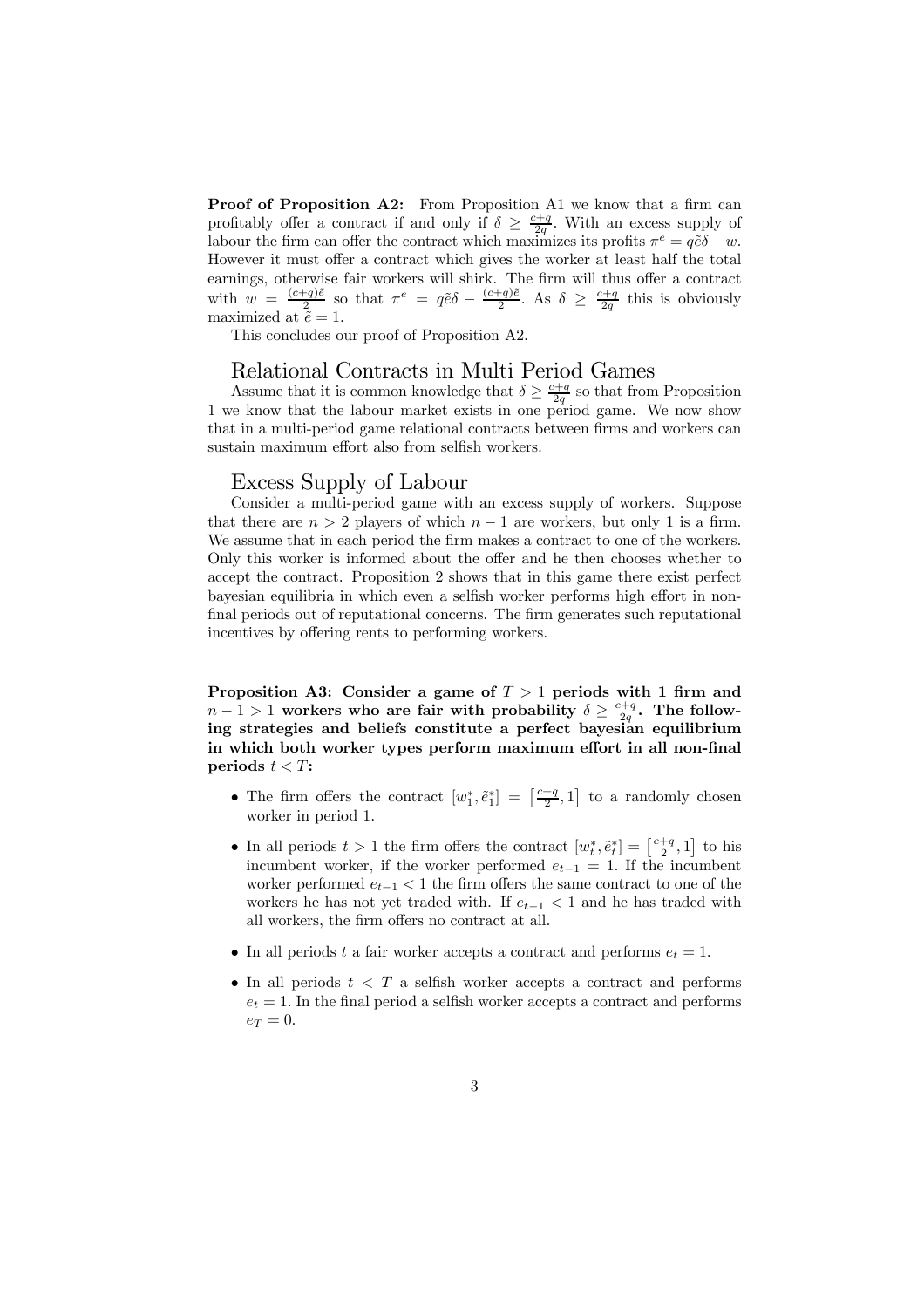Proof of Proposition A3: We prove Proposition A3 in three steps:

Step 1 (behavior of a fair worker): In all periods the firm offers the same contract  $[w_t^*, \tilde{e}_t^*] = \left[\frac{c+q}{2}, 1\right]$ . It is a best response for a fair worker to always accept and adhere to this contract as  $w_t^* \geq \frac{c+q}{2}$ .

Step 2 (behavior of a selfish worker): From Proposition A1 we know that in the final period T a selfish worker will accept the contract if  $w_T^* > 0$ and will perform  $e^*_T = 0$ . As  $w^*_T = \frac{c+q}{2}$  it is a unique best strategy of the selfish worker to accept this contract.

Consider now the effort choice of a selfish worker in any period  $t < T$ . If he shirks he will get a future contract of  $[w_k, \tilde{e}_k] = \left[\frac{c+q}{2}, 1\right]$  in all future periods  $k > t$ . If he performs the desired effort of his incumbent firm he incurs the costs for the demanded effort c, but receives a repeat contract in period  $t + 1$  where he expects a payment  $w_{t+1}^*$ . A selfish worker will perform the maximum effort  $e_t = 1$  in any non final period  $t < T$  if the following incentive constraint is met:

$$
[A6] \ -c + \sum_{k=t+1}^{T-1} \left[ \frac{c+q}{2} - c \right] + \frac{c+q}{2} \ge 0
$$

His participation constraint in any period  $t < T$  is given by:

$$
[A7] \sum_{k=t}^{T-1} \left[ \frac{c+q}{2} - c \right] + \frac{c+q}{2} \ge 0
$$

As  $q > c$  conditions [A6] and [A7] are met with inequality.

Step 3 (Contracts of the firm): In equilibrium the firm learns nothing from the behavior of workers in periods  $t < T$  as it is optimal for both worker types to perform. Given its out of equilibrium belief that only selfish workers shirk, it is however optimal for the firm to fire a shirker and hire a new worker in his place.

As the firm is not under competition for labour it can choose the profit maximizing contract in each period. Given the effort strategy of the workers the firm knows that all workers will perform its desired effort as long as  $w_t^* > \frac{(c+q)\tilde{e}_t^*}{2}$ all t. Otherwise no worker will perform positive effort. From Proposition  $A\overline{2}$  we know that in this case the profit maximizing contract offer is  $[w_t^*, \tilde{e}_t^*] = \left[\frac{c+q}{2}, 1\right]$ yielding profits of  $\frac{q-c}{2}$  per period for the firm.

In period  $T$  the firm knows that only a fair worker will perform its desired effort even if it offers fair contract terms. Due to the pooling behavior of workers in equilibrium the rational belief of the firm in period T is  $\delta \geq \frac{c+q}{2g}$ . From Proposition A2 we again know that the profit maximizing contract offer of the firm in this case is  $[w_T^*, \tilde{e}_T^*] = \left[\frac{c+q}{2}, 1\right]$ 

This concludes our proof of Proposition A3.

#### Excess Demand for Labour

We now consider a game in with an excess demand for workers. Suppose that there are  $n > 2$  players of which  $n-1$  are firms, but only 1 is a worker. We assume that in each period the  $n-1$  firms simultaneously make one contract offer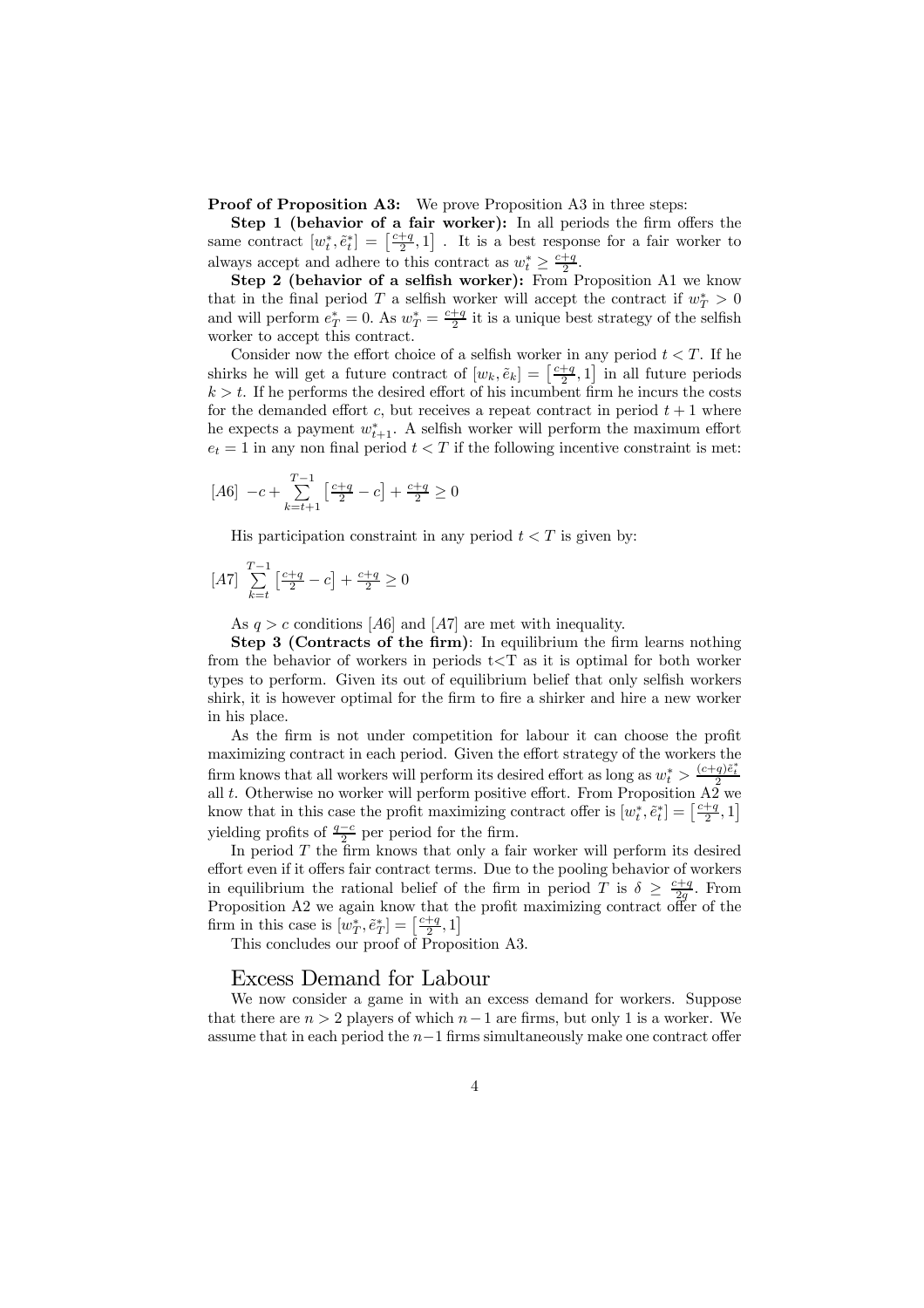each. After being informed about all offers the worker chooses his preferred one and then chooses a feasible effort level. Proposition A4 shows that also in this game there exist perfect bayesian equilibria in which a selfish worker performs maximum in all non-final periods out of reputational concerns.

Proposition A4: Consider a game of  $T > 1$  periods with  $n-1 > 1$  selfish firms and 1 worker who is fair with probability  $\delta \geq \frac{c+q}{2q}$ . The following strategies and beliefs constitute a perfect bayesian equilibrium in which both worker types perform maximum effort in all non-final periods  $t < T$ :

- All firms offer the identical contract  $[w_1^*, \tilde{e}_1^*] = [w_1^*, 1]$  in period 1, whereby  $w_1^* > \frac{c+q}{2}.$
- In all periods  $t > 1$  the incumbent firm offers the payoff splitting contract
- $\left[w_t^{inc}, \tilde{e}_t^{inc}\right] = \left[\frac{c+q}{2}, 1\right]$  if the worker performed the demanded effort in all previous periods. If the worker ever shirked the firm offers no further contract.
- In all periods  $t > 1$  "outside" firms offer no contract.
- In period 1 the worker selects one of the available contracts. Fair and selfish workers perform the desired maximum effort  $e_t = 1$ .
- In period  $1 < t < T$  the worker accepts the contract of his incumbent firm and performs maximum effort if he is fair or selfish. In the final period the worker again accepts the contract of the incumbent firm. If he is selfish he performs  $e_T = 0$ . If he is fair he performs  $e_T = 1$ .
- (Out of Equilibrium beliefs): The incumbent firm believes that any worker who shirks is selfish. Outside firms believe that any worker who switches firms in any period  $t > 1$  is fair with a probability of  $\delta < \frac{c+q}{2q}$  and will switch again in the following period.

#### Proof of Proposition A4: We prove Proposition A4 in five steps:

Step 1 (behavior of a fair worker): A fair worker will perform maximum effort  $e_t = 1$  in any period t if and only if this contract offers at least equal splitting of earnings  $w_t^* \geq \frac{c+q}{2}$ . From the strategy of the firms in period 1 and the incumbent firm in periods  $t > 1$  we see that this is always the case. As outside firms offer no contract it is the best response for the worker to always accept and adhere to the contract of his incumbent firm.

Step 2 (behavior of a selfish worker): From Proposition A1 we know that in the final period  $T$  a selfish worker will accept the contract which offers the highest wage and will perform  $e^*$ <sub>T</sub> = 0. If the selfish worker performed in all prior periods it is a unique best strategy of the selfish worker to accept the contract of the incumbent firm  $\left[w_T^{inc}, \tilde{e}_T^{inc}\right] = \left[\frac{c+q}{2}, 1\right]$ . Consider now the effort choice of a selfish worker in any period  $t < T$ . If he shirks he will get a future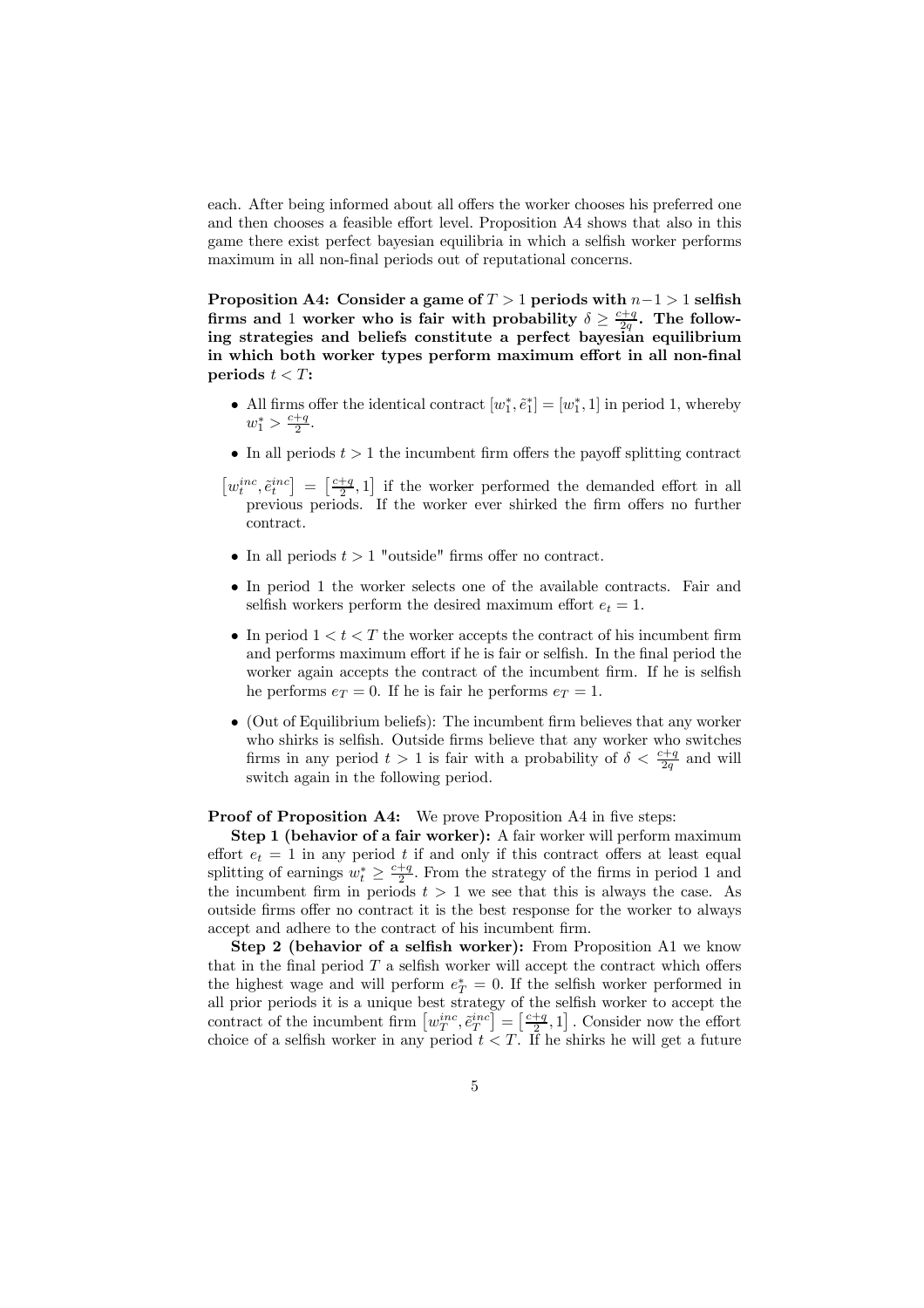contract of  $[w_k, \tilde{e}_k] = \left[\frac{c+q}{2}, 1\right]$  in all future periods  $k > t$ . If he performs the desired effort of his incumbent firm he incurs the costs for the demanded effort  $c\tilde{e}_t = c$ , but receives a repeat contract in period  $t + 1$  where he expects a wage  $w_{t+1}^{inc}$ . A selfish worker will perform the maximum effort  $e_t = 1$  in any non final period  $t < T$  if the following incentive constraint is met:

$$
[A8] \ -c + \sum_{k=t+1}^{T-1} \left[ \frac{c+q}{2} - c \right] + \frac{c+q}{2} \ge 0
$$

The participation constraint in any period  $t < T$  is given by:

$$
[A9] \sum_{k=t}^{T-1} \left[ \frac{c+q}{2} - c \right] + w_T^{inc} \ge 0
$$

As  $c < q$  conditions [A8] and [A9] are always met with inequality. It is therefore the best strategy of the selfish worker to perform  $e_t = 1$  in any  $t < T$ .

Step 3 (Contract of the incumbent firm in periods  $t > 1$ ): In equilibrium gains no information from the behavior of the worker because it is the best strategy of both workers to perform. The out of equilibrium belief that a shirker is selfish makes it however optimal to fire any worker who shirked in the past.

Given that all outside firms offer no contract the incumbent firm is not under competition for a performing worker. It can therefore choose a contract to maximize profits. In any period  $t < T$  both worker types perform in equilibrium. As a consequence we know from Proposition A2 that it is profit maximizing for the firm to offer the contract  $\left[w_t^{inc}, \tilde{e}_t^{inc}\right] = \left[\frac{c+q}{2}, 1\right]$  which generates maximum effort and just offers the worker an equal share of earnings.

In period  $T$  the incumbent firm knows that only a fair worker will adhere to a contract. Given the rational belief  $\delta \geq \frac{c+q}{2q}$  and the absence of competition from outside firms it is again profit maximizing to offer the contract  $\left[w_T^{inc}, \tilde{e}_T^{inc}\right] =$  $\left[\frac{c+q}{2},1\right]$ .

Step 4 (Contracts of "outside" firms in periods  $t > 1$ ): Outside firms believe that any worker who switches firms in any period  $t < 1$  is fair with a probability of  $\delta^{out} < \frac{c+q}{2q}$ . They also believe that the worker will switch again in the following period so that they would be playing a one-period game if the contract was accepted. From Proposition A1 we know that given the belief  $\delta^{\text{out}}$  there is no contract which an outside firm could offer to the worker in a one-period interaction. It is therefore the best strategy of the outside firms to offer no contract at all.

Step 5: (contracts of firms in period 1): In periods  $t > 1$  the incumbent firm earns substantial rents. Thus in period 1 firms compete strongly to become the incumbent firm. In periods  $1 < t < T$  they earn a profit of  $\frac{q-c}{2}$ . In period T they earn an expected profit of  $\frac{(2\delta-1)q-c}{2}$ . In period 1 firms will therefore bid each other up to a wage which generates zero expected future profits. The expected profits are given by:

$$
\pi_1^e = -w_1 + q + (T - 2)\frac{q - c}{2} + \frac{(2\delta - 1)q - c}{2} \quad \text{(period 1)}
$$